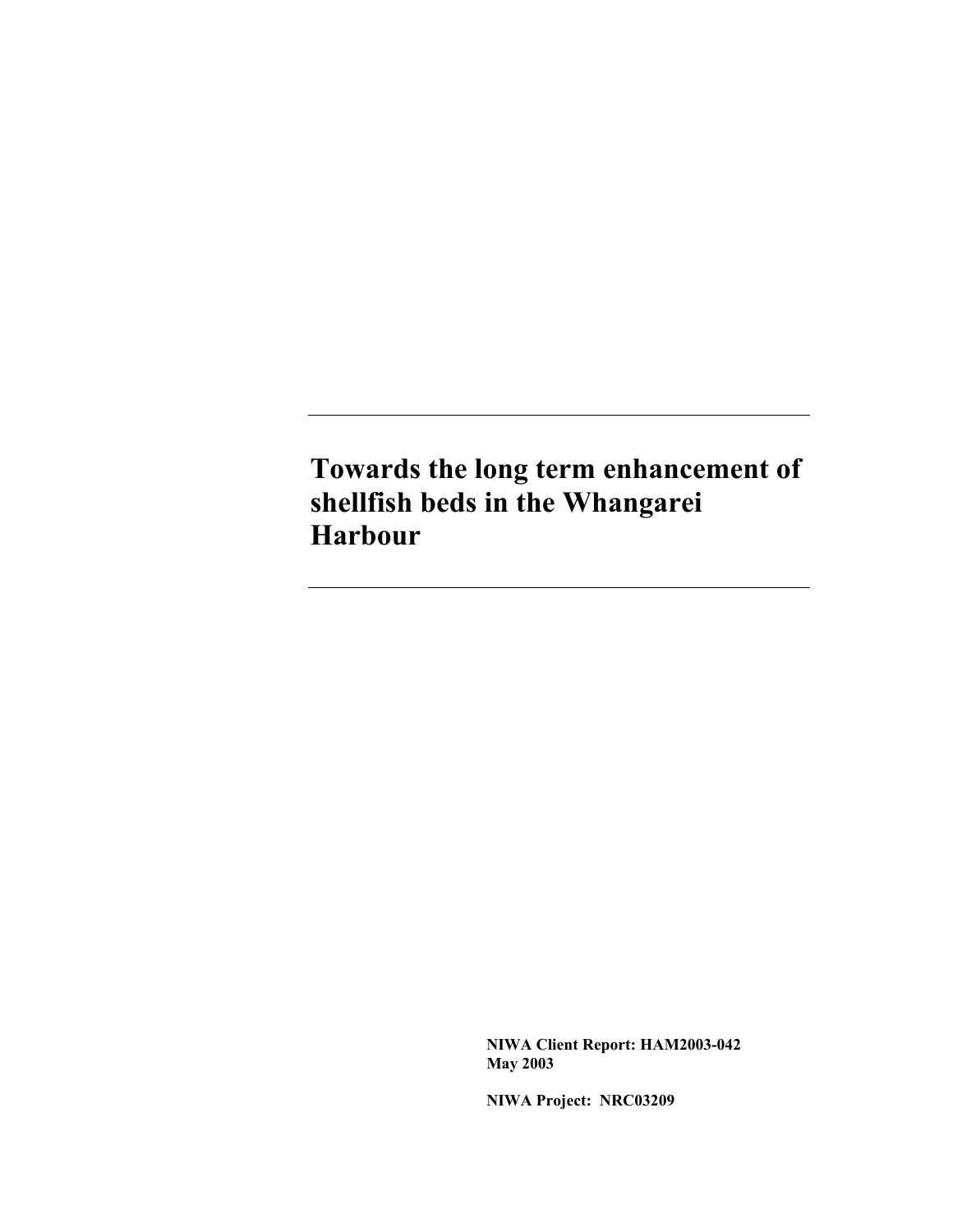## **Towards the long term enhancement of shellfish beds in the Whangarei Harbour Part One: Identifying suitable habitat and methodologies for reseeding**

Vonda Cummings Sara Hatton

*Prepared for* 

## Northland Regional Council

NIWA Client Report: HAM2003-042 May 2003

NIWA Project: NRC03209

National Institute of Water & Atmospheric Research Ltd Gate 10, Silverdale Road, Hamilton P O Box 11115, Hamilton, New Zealand Phone +64-7-856 7026, Fax +64-7-856 0151 www.niwa.co.nz

All rights reserved. This publication may not be reproduced or copied in any form without the permission of the client. Such permission is to be given only in accordance with the terms of the client's contract with NIWA. This copyright extends to all forms of copying and any storage of material in any kind of information retrieval system.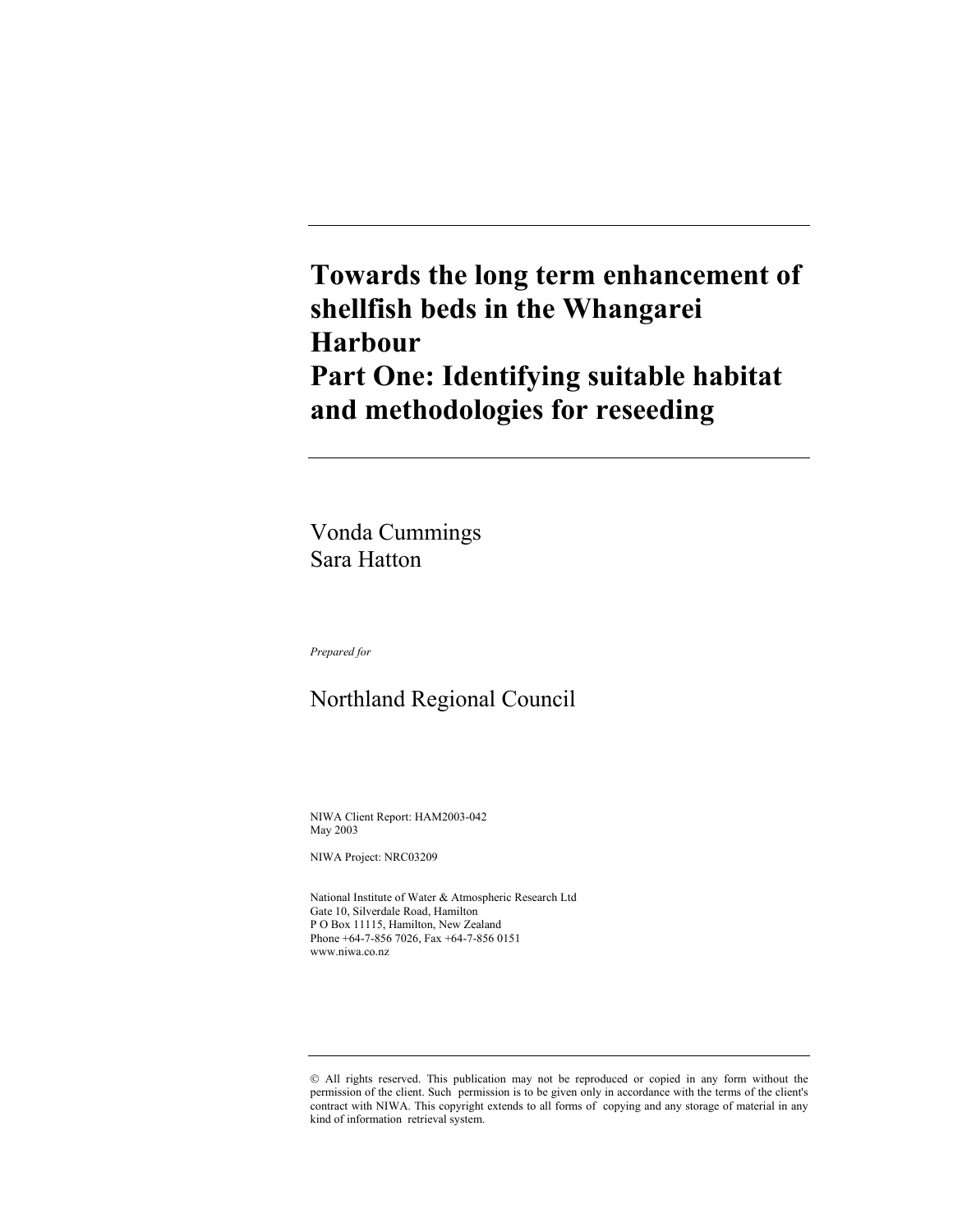# **Contents**

| <b>Executive Summary</b> | iv                                                        |    |
|--------------------------|-----------------------------------------------------------|----|
| 1.                       | Introduction                                              | 1  |
| $\overline{2}$ .         | Methods                                                   | 3  |
| 3 <sub>1</sub>           | <b>Results and Discussion</b>                             | 4  |
| 3.1                      | Review of existing information                            | 4  |
| 3.2                      | Location visits                                           | 7  |
| 3.3                      | Site comparisons and suitability for reseeding operations | 12 |
| 3.4                      | Potential sources of shellfish for reseeding operations   | 14 |
| 3.5                      | Community goals                                           | 15 |
| 4.                       | Conclusions and Recommendations                           | 15 |
| 5.                       | Acknowledgements                                          | 17 |
| 6.                       | References                                                | 18 |
| Appendix 1               |                                                           | 20 |
| Appendix 2               |                                                           | 21 |

*Reviewed by: Approved for release by:* 

David Roper Simon Thrush

*Formatting checked*

*………………………*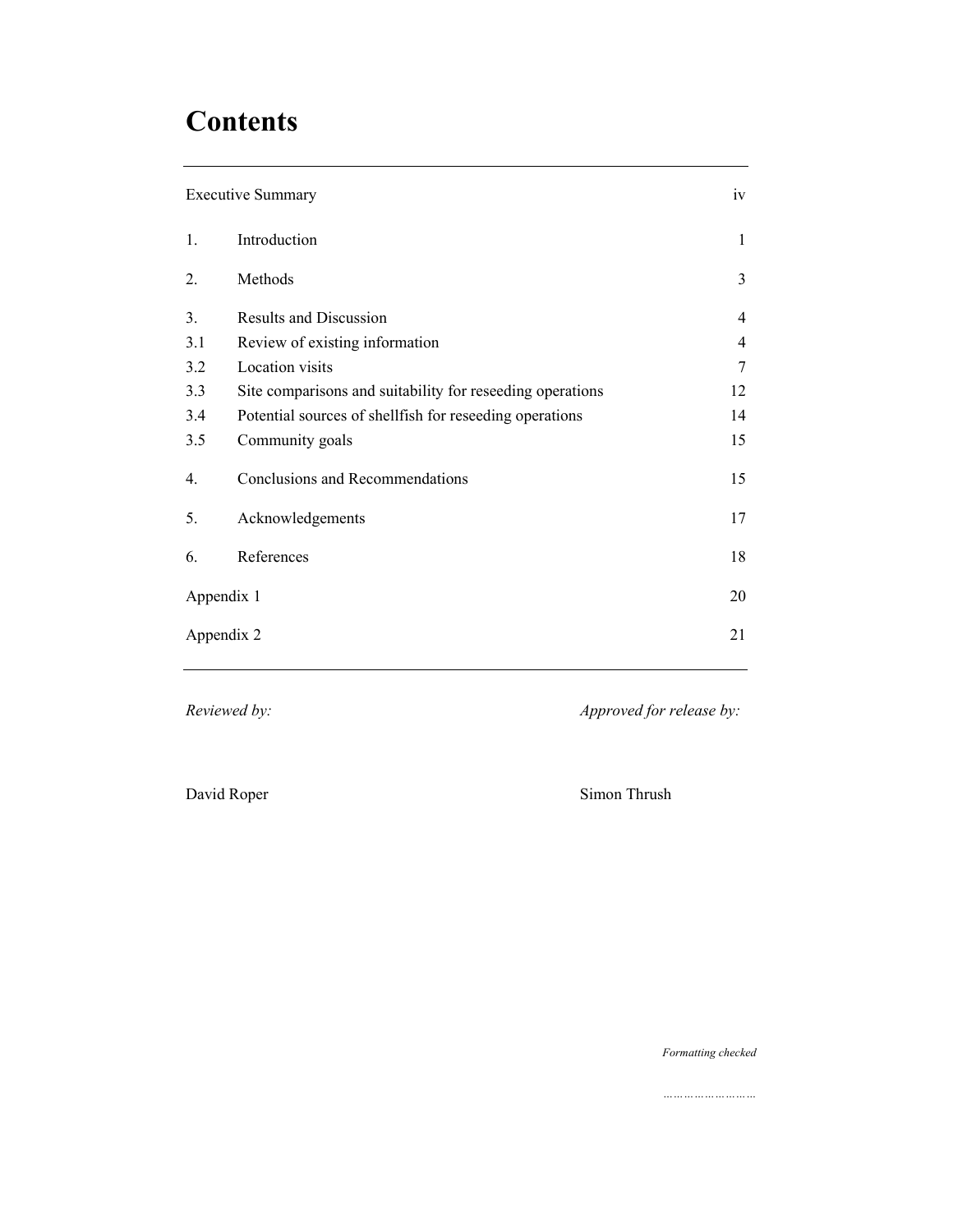

## **Executive Summary**

**D**

**R**

**A**

**F**

**T**

03

Northland Regional Council (NRC) has identified several areas of Whangarei Harbour to be considered for assessment of their suitability for shellfish reseeding. These include the intertidal areas of Takahiwai River, Otaika River, Parua Bay, Blacksmith Creek, Skull Creek, Limestone Island and Mangapai River. In January 2003, NIWA was commissioned to assess each area and recommend action for the future stages of this work.

We proposed to conduct this work in several phases, over a period of at least 5 years. Year 1 has involved:

- 1. A review of the existing information on the intertidal benthic communities (specifically shellfish) and habitat types at each of the above locations identified by NRC, and discussions with members of the Kaitiaki Roopu on the history of these areas.
- 2. Visits to each of these locations. As the available information on the benthic communities in (1) contained no recent, quantitative data useful to this work, we conducted additional quantitative sampling to assess the current levels of the resident shellfish populations and the general habitat characteristics.

This information was used to recommend suitability of these areas for shellfish (i.e., cockle or pipi) reseeding operations. In doing so we have focused on enhancing numbers of harvestable individuals. For cockles this includes individuals larger than 35 mm, and for pipi individuals larger than 50 mm.

We have identified two sites for cockles (Skull Creek and the Takahiwai mid-shore area) and a potential site for pipi that requires further investigation (the outer Skull Creek area), where restoration activities may enhance the numbers of harvestable-sized individuals in the existing populations. We have also briefly discussed the potential sources of cockles and pipi for reseeding operations.

We recommend that prior to beginning any restoration activities, it is vital that the community agrees on common goals, as the efforts required for a successful outcome are labour intensive, and will require a long term commitment. Once these goals are defined, decisions on the species and areas to be restored can be made.

The areas visited are good examples of their present habitat type, with a good diversity and abundance of shellfish and other fauna present, and an abundance of bird life. However, old reports and discussions had during the course of this study indicate that some areas now have very different habitats compared to that of many years ago. Unfortunately, these habitat changes mean that cockles and pipi are unlikely to grow as large or be as abundant in these places as they were in the past.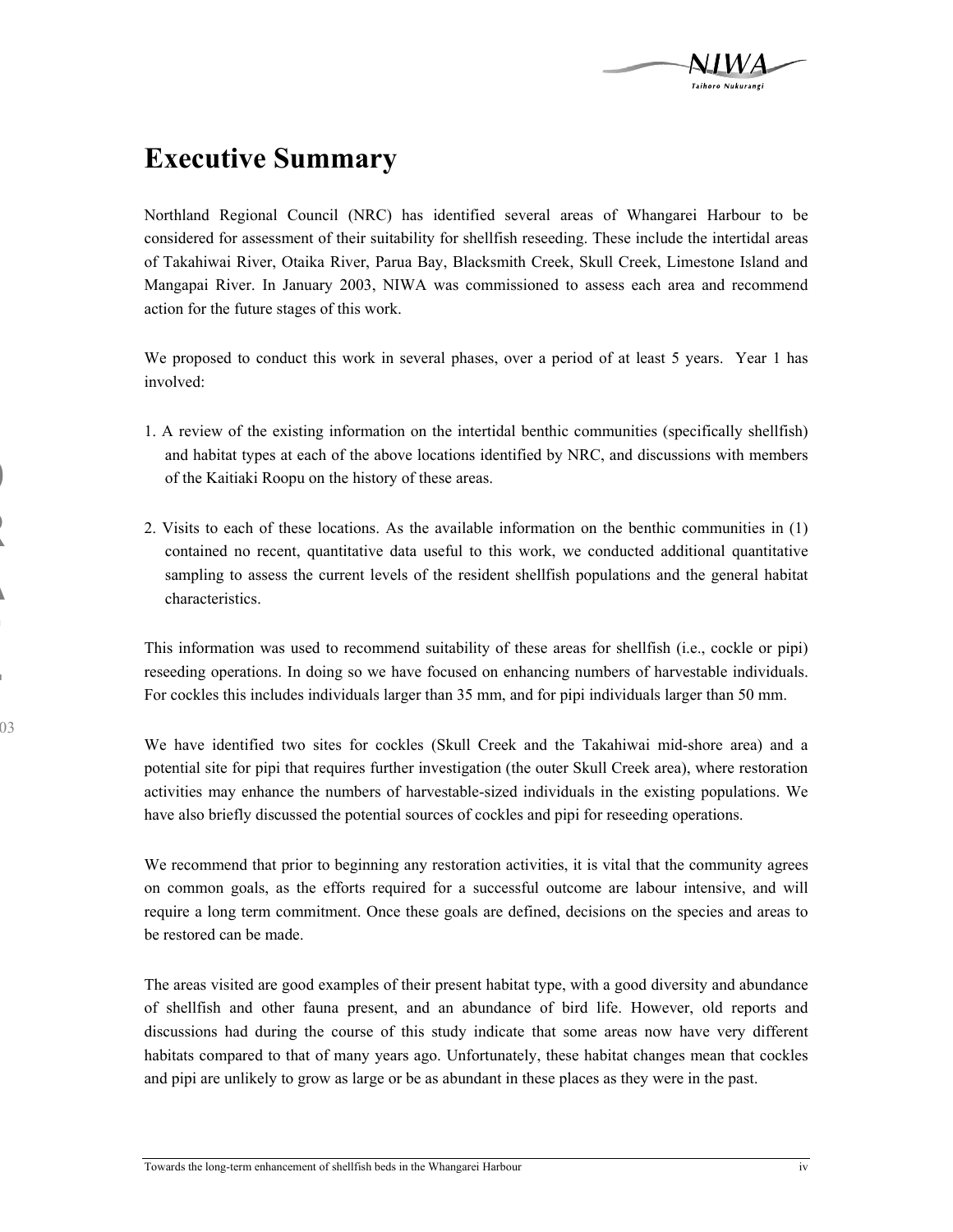

## **1. Introduction**

Northland Regional Council (NRC) has identified several areas of Whangarei Harbour to be considered for assessment of their suitability for shellfish reseeding. These include the intertidal areas of Takahiwai River, Otaika River, Parua Bay, Blacksmith Creek, Skull Creek, Limestone Island and Mangapai River (Figure 1). In January 2003, NIWA was commissioned to assess each area and recommend action for the future stages of this work. This included a meeting with the Kaitiaki Roopu of Whangarei Harbour, later discussions of the harbour's historical shellfish resources, and visits to each location.

A number of shellfish restoration projects have been/are being conducted around the world, and have met with variable success. Growth and survival of shellfish is affected by a number of factors, from the physical environment (e.g., waves, substrate), to water quality, pollution, and the biological environment (e.g., predation, competition, food). A number of decisions need to be made on the actual processes employed for restoration (e.g., where on the shore do you plant? what size and densities of shellfish? what time of year is best?; see Turner et al. (1998) for more examples and guidelines on the steps involved in community-based shellfish restoration projects). These decisions are complicated by the fact that different life history stages of the same species will have different requirements for optimum growth and survival. For many species, knowledge of their particular requirements is limited. Therefore, to date there is no one 'recipe' for a successful restoration effort, and to a large extent they involve trial and error. For example, a recent review of a 20 year long community-based restoration project in the U.S. documents a multitude of different methods which were trialed throughout the project, using both transplants of adult stock and distribution of hatchery seed (MacFarlane, 1998). It is estimated that during this project a total of about 9 million seed were added to the waters (MacFarlane, 1998). Thus, restoration projects are labour intensive and generally require a long term commitment before any benefits are realised. These issues will need to be addressed as part of any future restoration efforts in Whangarei Harbour.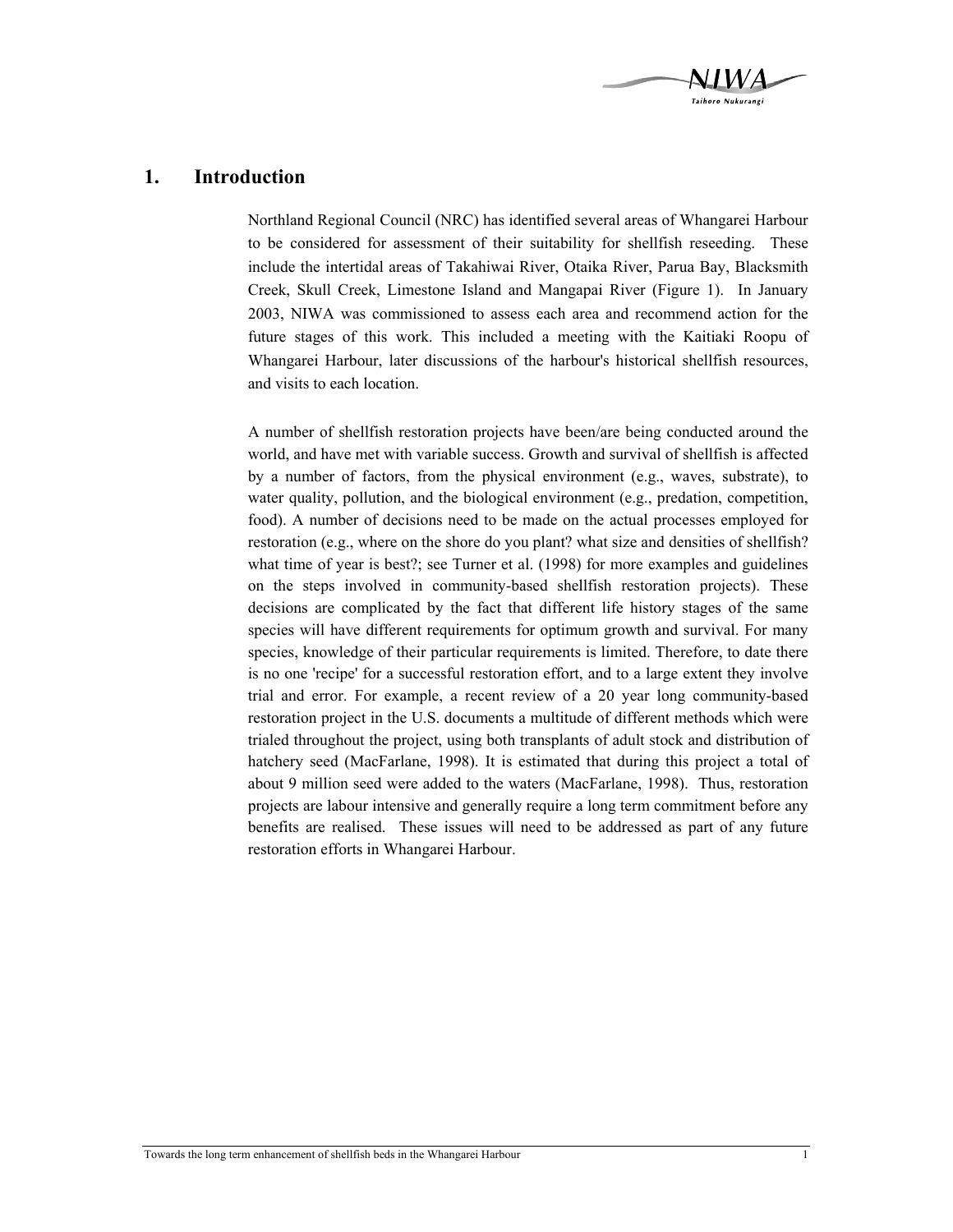





Towards the long term enhancement of shellfish beds in the Whangarei Harbour 2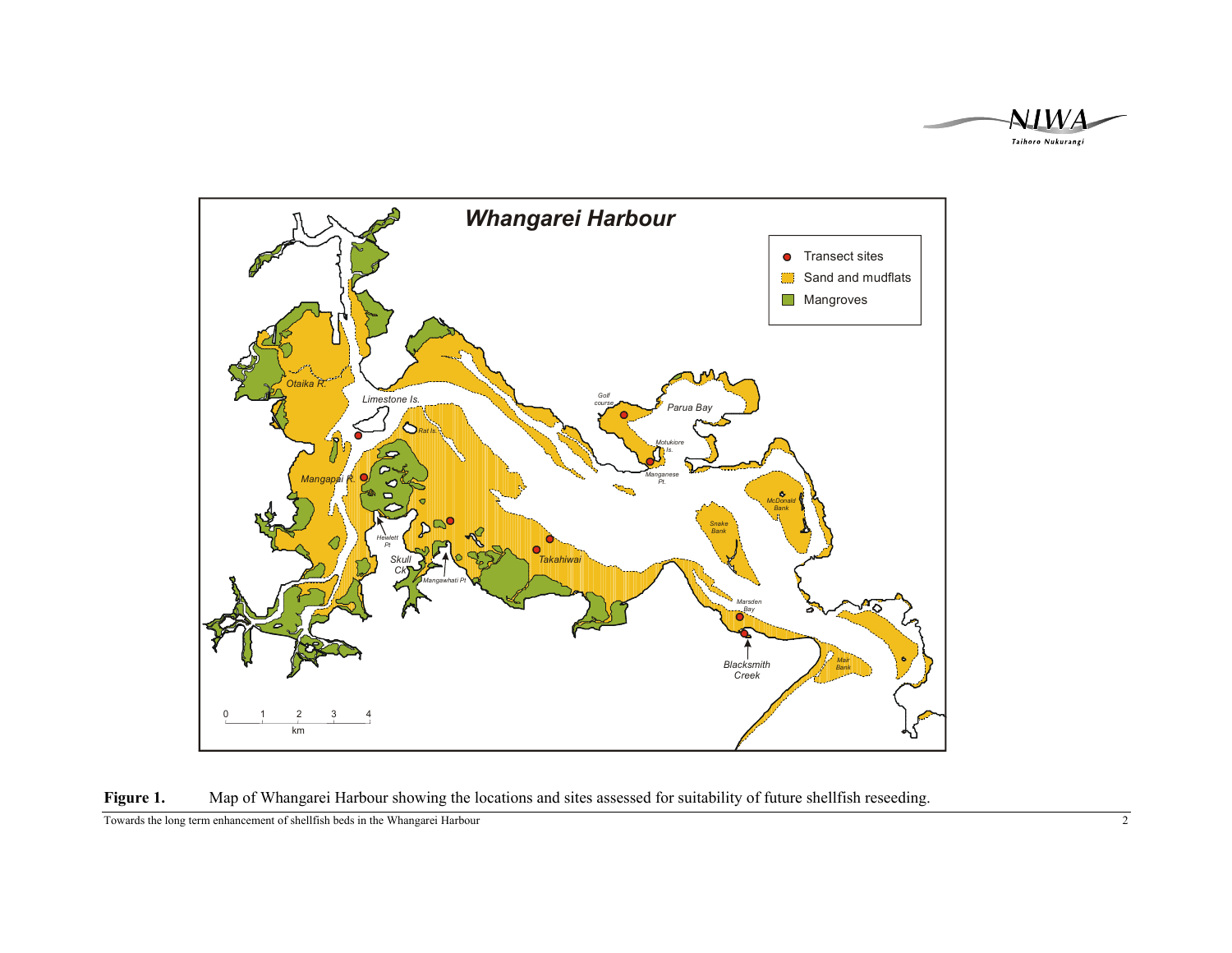

## **2. Methods**

We proposed to conduct this work in several phases, over a period of at least 5 years. Year 1 has involved the following:

- 1. A review of the existing information on the intertidal benthic communities (specifically shellfish) and habitat types at each of the above locations identified by NRC.
- 2. Visits to each of these locations to confirm the validity of this information. Where appropriate, we have conducted additional quantitative sampling to assess the current levels of the resident shellfish populations and the general habitat characteristics. A general assessment of factors likely to negatively impact on the success of any restoration attempts was also made. The selection of specific sites to be sampled within each location took into account comments made by various members of the Kaitiaki Group during harbour visits.

Quantitative sampling was conducted from March 18th-21st 2003, in the following manner: A metal quadrat  $(0.5 \text{ m} \times 0.5 \text{ m})$  was pushed into the sediment, and the contents excavated to a depth of approximately 10 cm. The sediments removed from the quadrat were sieved (4 mm mesh), and the animals retained on the sieve were counted. Any shellfish collected were also assigned to one of the following size classes:  $4-10$  mm,  $>10-20$  mm,  $>20-30$  mm,  $>30-40$  mm,  $>40-50$  mm,  $>50-60$  mm.

Quadrats were located along a transect at each site. From 3 to 9 quadrats were arranged along each transect, with quadrats separated by 40-100m, depending upon the location and beach morphology (Table 1). Otaika River was the only location identified by NRC that was not quantitatively sampled, for reasons outlined in the Results.

| Table 1. | Details of the transects and quadrats sampled at each location. |  |  |
|----------|-----------------------------------------------------------------|--|--|
|          |                                                                 |  |  |

| Location                | Transect     | Transect<br>length | <b>Number</b><br>οf<br>quadrats | <b>Distance</b><br>between<br>quadrats |
|-------------------------|--------------|--------------------|---------------------------------|----------------------------------------|
| <b>Blacksmith Creek</b> | Creek        | 360 m              |                                 | 60 m                                   |
|                         | Low shore    | 360 m              |                                 | 60 m                                   |
| Takahiwai               | Low shore    | $300 \; \text{m}$  | 6                               | 60 m                                   |
|                         | Mid shore*   | $240 \text{ m}$    | 5                               | 60 m                                   |
| <b>Skull Creek</b>      | Outer        | 560 m              | 9                               | 60 or 100 m                            |
| Mangapai River          | Outer        | 180 m              | 4                               | 60 m                                   |
| Limestone Island        | South        | 180 m              | 4                               | 60 m                                   |
| Parua Bay               | Manganese Pt | 160 m              | 5                               | 40 m                                   |
|                         | Golf course  | 120 m              | 3                               | 60 m                                   |

\* Cockles only were counted/measured along this transect.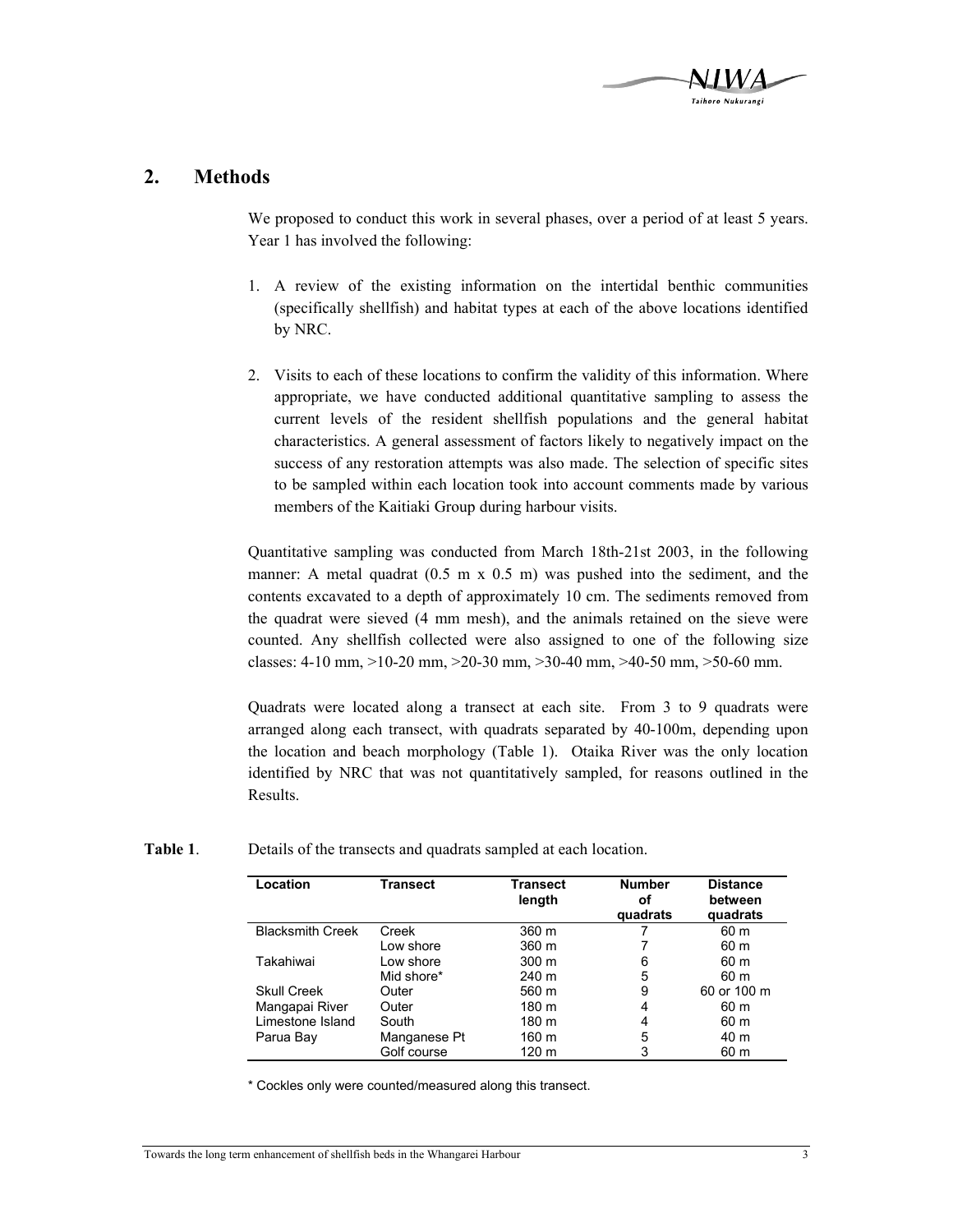

3. Using the information gained in 1 and 2 above to determine the suitability of each area for shellfish reseeding, and the most appropriate species for reseeding.

## **3. Results and Discussion**

#### **3.1 Review of existing information**

While there have been a number of reports written on the ecology of the Whangarei Harbour, the majority of these are now dated, and those more recent studies are not directly relevant to the areas identified by NRC for shellfish enhancement. It has, however, been possible to gain a history of the ecological values of some of these areas, and how they have changed over the years.

The intertidal flats of the harbour have been recognised as important habitats for feeding and roosting of wading birds. The south side of the harbour from Mangapai River, through Skull Creek, to Takahiwai, to Blacksmiths Creek and Marsden Pt were ranked as nationally outstanding by the Wildlife Division of the Department of Conservation (Whangarei Harbour Study, 1989). Limestone Island is specifically noted as being an important breeding area for the New Zealand dotterel, Caspian tern and variable oystercatcher.

The Otaika Creek and mudflats are also important fish and bird habitats, while Parua Bay contains prime flatfish habitat (Mason and Ritchie, 1979).

The general view is that the industrialisation and urbanisation of the harbour (particularly the port and oil refinery development, discharge of fine sediments from Portland Cement works, channel dredging and dredge spoil dumping, and the subsequent redistribution of both Portland discharges and dumped dredge spoil, farm drainage) has had a detrimental effect on the harbour's ecology (Mason and Ritchie, 1979; Dickie 1984; Whangarei Harbour study, 1989).

Existing information relevant to each area is summarised below.

#### **Blacksmith Creek**

Blacksmith Creek is located in Marsden Bay. Marsden Bay has been noted for its ecological diversity, as an important bird roosting area (Mason and Ritchie 1979), and as a nationally outstanding bird habitat (Whangarei Harbour Study 1989).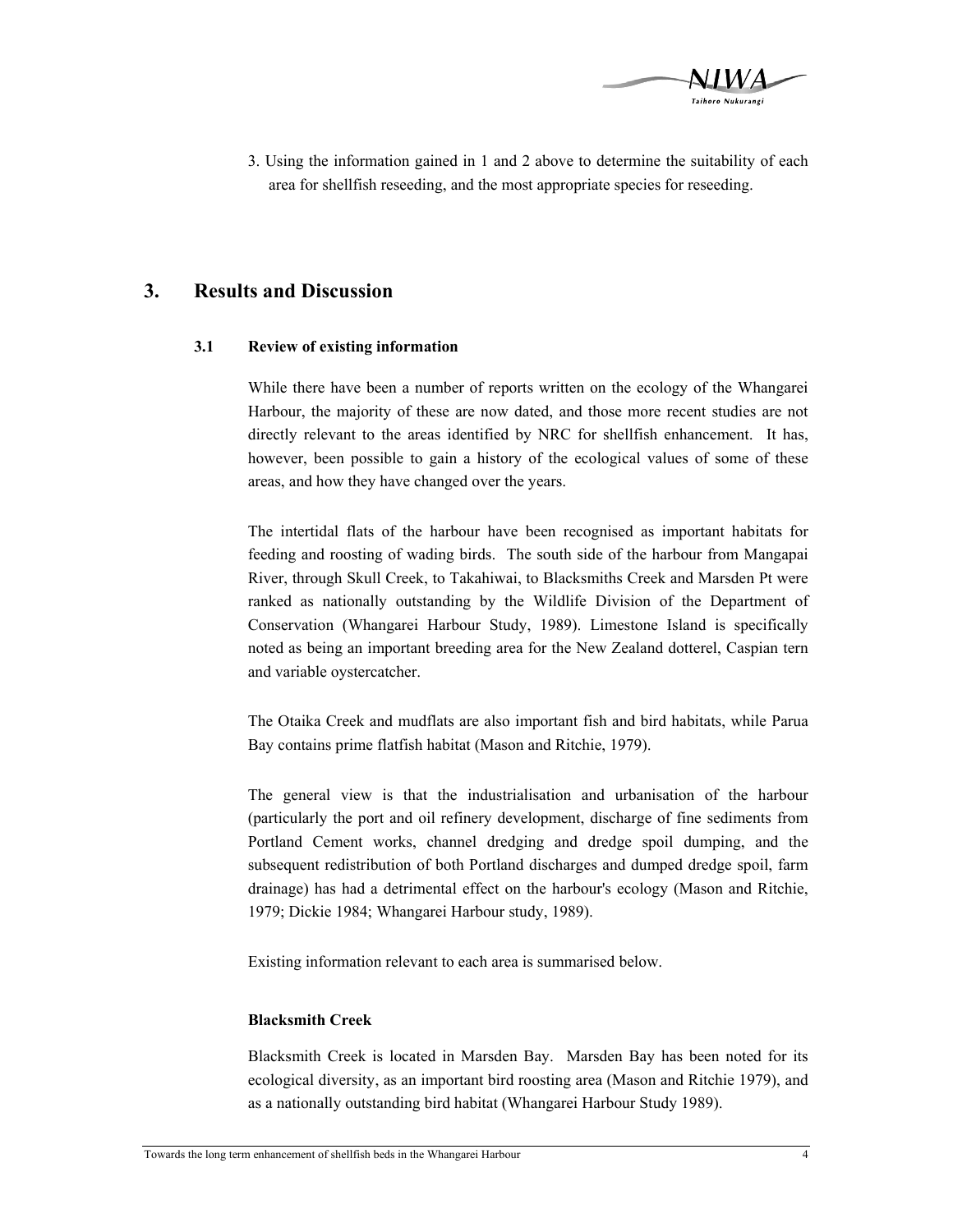

Recent surveys have identified the bay as a source of considerable numbers of large sized cockles (Cryer et al. 2003; Poynter and Keesing 2002), and as the only area of the harbour apart from Snake Bank where very large (>35 mm) cockles (*Austrovenus stutchburyi*) occur in significant numbers (Cryer et al. 2003). Although an early report noted the occurrence of good pipi (*Paphies australis*) beds in Marsden Bay (Mason and Ritchie, 1979), a recent survey identified only sparse beds (Poynter and Keesing 2002). Thus, while there is recent quantitative information on the shellfish populations in Marsden Bay, there is no information pertaining to populations in Blacksmith Creek itself, or its immediate vicinity.

#### **Takahiwai**

Takahiwai once supported extensive, dense scallop beds (Mason and Ritchie, 1979; Whangarei Harbour Study 1989; Grant Pirihi, pers comm.). There were also extensive beds of eelgrass, which were reported to have disappeared in the mid-late 1960's (Mason and Ritchie, 1979, and references therein; Dickie, 1984).

Pipi and cockles were once found in abundance at the mouth of the Takahiwai Stream, but now there are very few shellfish of edible size in this area (Pirihi, 1997). Other residents also remember an abundance of cockles, pipi and scallops on Takahiwai Beach, along with much sandier sediments than the present day (Mira Norris, pers comm.). A pre-1984 survey found no cockles on the Takahiwai shoreline (Dickie, 1984), and inferred that this may have been due to a combination of direct smothering by dredge spoil dumping and high turbidities associated with the Portland cement works. We could find no recent, quantitative information on shellfish populations in the Takahiwai area.

#### **Skull Creek**

Skull Creek has been recognised as one of the harbour's important bird roosting areas, and also as an important recreational fishing area for snapper and flounder (Mason and Ritchie, 1979; Whangarei Harbour Study, 1989). The sand bank off Mangawhati (Frasers) Pt near Skull Creek was previously a favourite cockle gathering place, but in the mid 1990's an investigation failed to find any cockles present (Pirihi, 1997). There is no recent quantitative information available on shellfish in the Skull Creek area.

#### **Mangapai River**

Mangapai River has been ranked as a nationally outstanding bird habitat by the Wildlife Division of the Department of Conservation, as well as an important area for recreational snapper and flounder fishing (Mason and Ritchie, 1979; Whangarei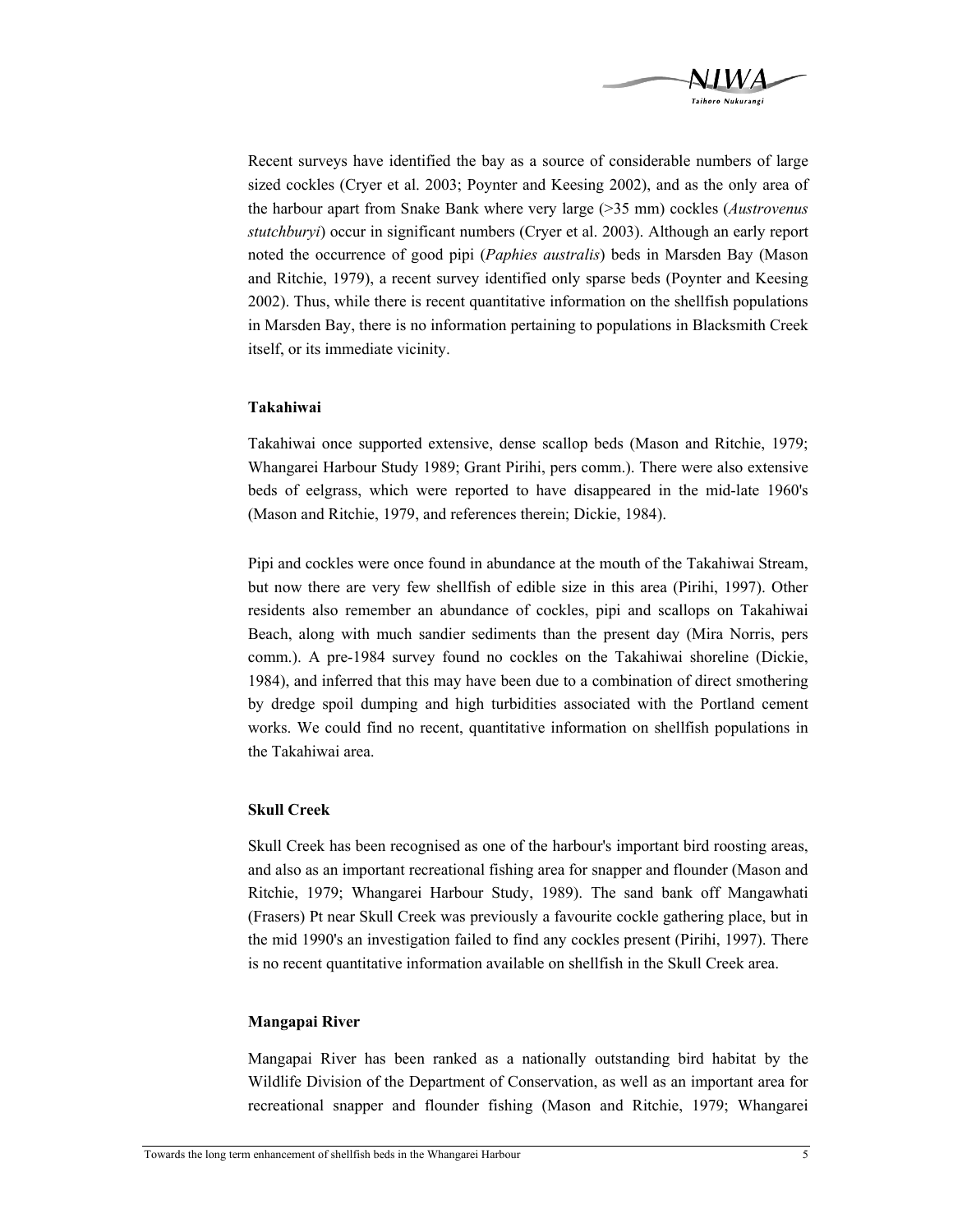

Harbour Study, 1989). Mangapai has been severely affected by siltation due to discharges from Portland Cement (Mason and Ritchie, 1979; Dickie, 1984). Due to the tidal current regime in the river, there has been less build up of these discharges on its eastern cf. western side (Dickie 1984). The tidal flats are fringed by mangroves, and while there were many oysters (*Crassostrea gigas)* present throughout the area in a pre-1984 survey, bivalves were typically absent from the western side of the river (Dickie, 1984). Except in the vicinity of Hewletts Pt on the eastern side, sediments are generally very muddy (Dickie, 1984). In the latter area, Dickie (1984) found densities of cockles of  $130-883/m^2$ , and noted an abundance of small (12-15 mm) individuals. There is no recent quantitative information available on shellfish in the Mangapai area.

#### **Limestone Island**

Limestone Island provides important habitat for fish and birds (Mason and Ritchie, 1979), and is specifically noted as being an important breeding site of the New Zealand dotterel, Caspian tern and variable oystercatcher today. Scallops were once abundant in the channel between Limestone and Rat Islands (Te Ihi Tito, pers comm.). There is no recent quantitative information on shellfish populations around the island.

#### **Parua Bay**

An early study noted that Parua Bay contained prime flatfish habitat, a diverse array of habitat types, and was an important area for shellfish gathering (Mason and Ritchie, 1979). Over 25 years ago, some of the main cockle beds in Whangarei Harbour were in Parua Bay, including areas on the western and eastern sides of the bay. Similarly, some of the harbour's main pipi beds were noted at The Nook and near the bay's western entrance (Mason and Ritchie, 1979). A pre-1984 survey found The Nook beach supported pipi densities of  $710/m^2$ , while the western entrance had  $253/m^2$ (Dickie 1984). There has been an oyster farm operating in Parua Bay since the early 1970's (Whangarei Harbour Study 1989).

The bay is reported to have been affected by deposition of fine sediments from the Portland Cement discharges; although these discharges originally settled elsewhere in the harbour, they appear to have been redistributed by tidal currents following subsequent dredging of the main harbour channel (Dickie 1984, and references therein). There is no recent, quantitative information on shellfish populations in Parua Bay.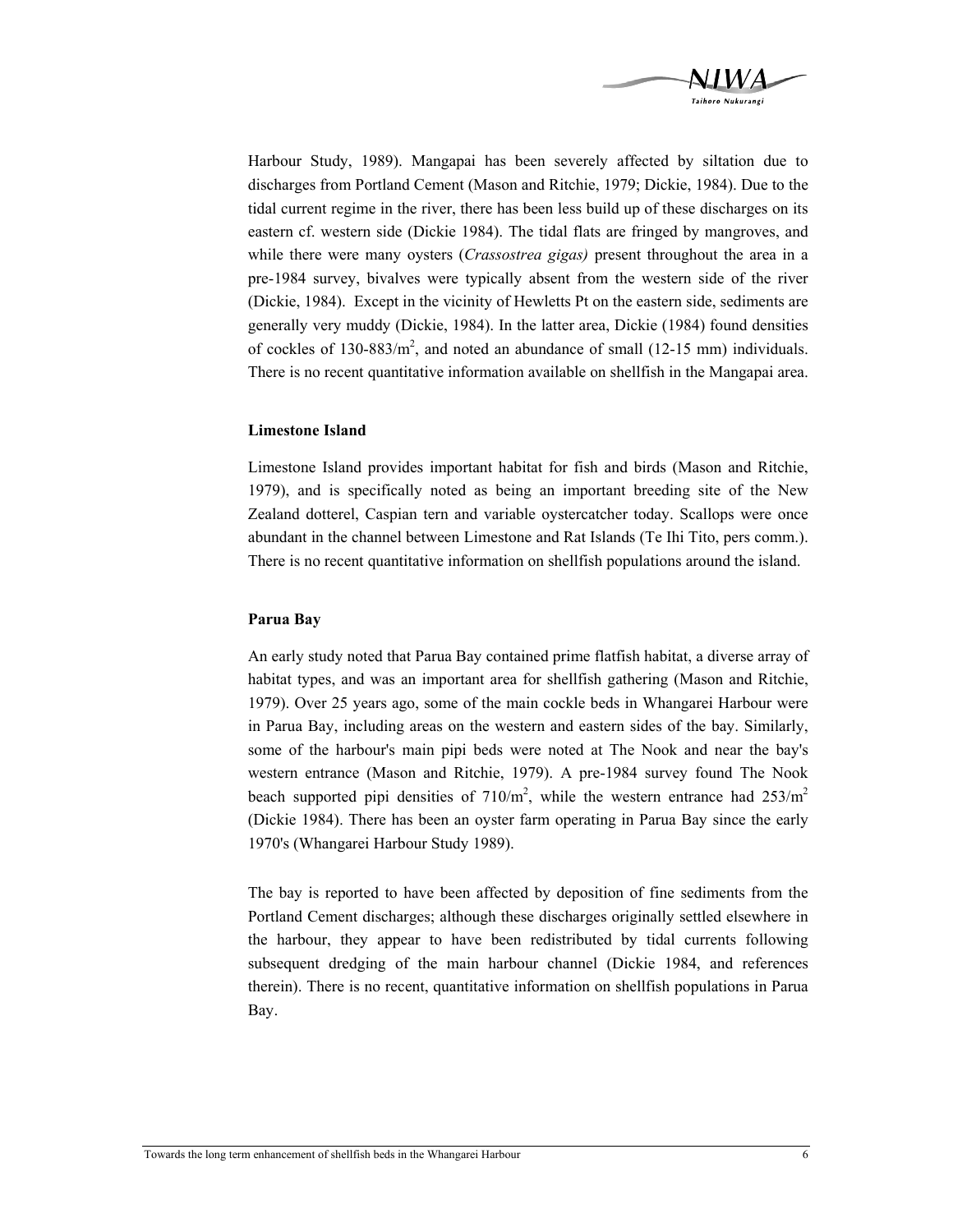

#### **Otaika River**

The Otaika River estuary has been extensively modified by the input of fine sediments from the Portland Cement works and their subsequent redistribution around the upper harbour (Dickie 1984). It has also been physically modified by continuous maintenance dredging of the shipping channel on its eastern boundary (Dickie 1984). In the upper reaches of the creek, sediments have become muddier, and channels have narrowed, and shellfish are no longer abundant (Mira Norris, pers comm.). The Otaika Creek and mudflats were recognised as containing important fish and bird habitat (Mason and Ritchie, 1979), and as areas for recreational snapper and flounder fishing. There is no recent quantitative information on shellfish populations in the area.

#### **3.2 Location visits**

Location visits were made on March 19-21, 2003. At each location, transects were established and quadrat sampling conducted. Locations of these transects are indicated on Figure 1, and the GPS coordinates of selected quadrats along each transect are listed in Appendix 1.

Site characteristics and the populations of cockles and pipi found (Table 2 and 3), are discussed below. Detailed results of counts and sizes of cockles and pipi found in each quadrat are given in Appendix 2. We also counted and measured individuals of the wedge shell, *Macomona liliana*, and noted the presence of a variety of other bivalve, gastropod and crab species (Appendix 2). As these are not considered 'significant' species in the context of this report, they are not discussed here. However, this information will prove valuable in terms of providing site-specific data on potential predators of shellfish, which need to be considered in any future stages of this work.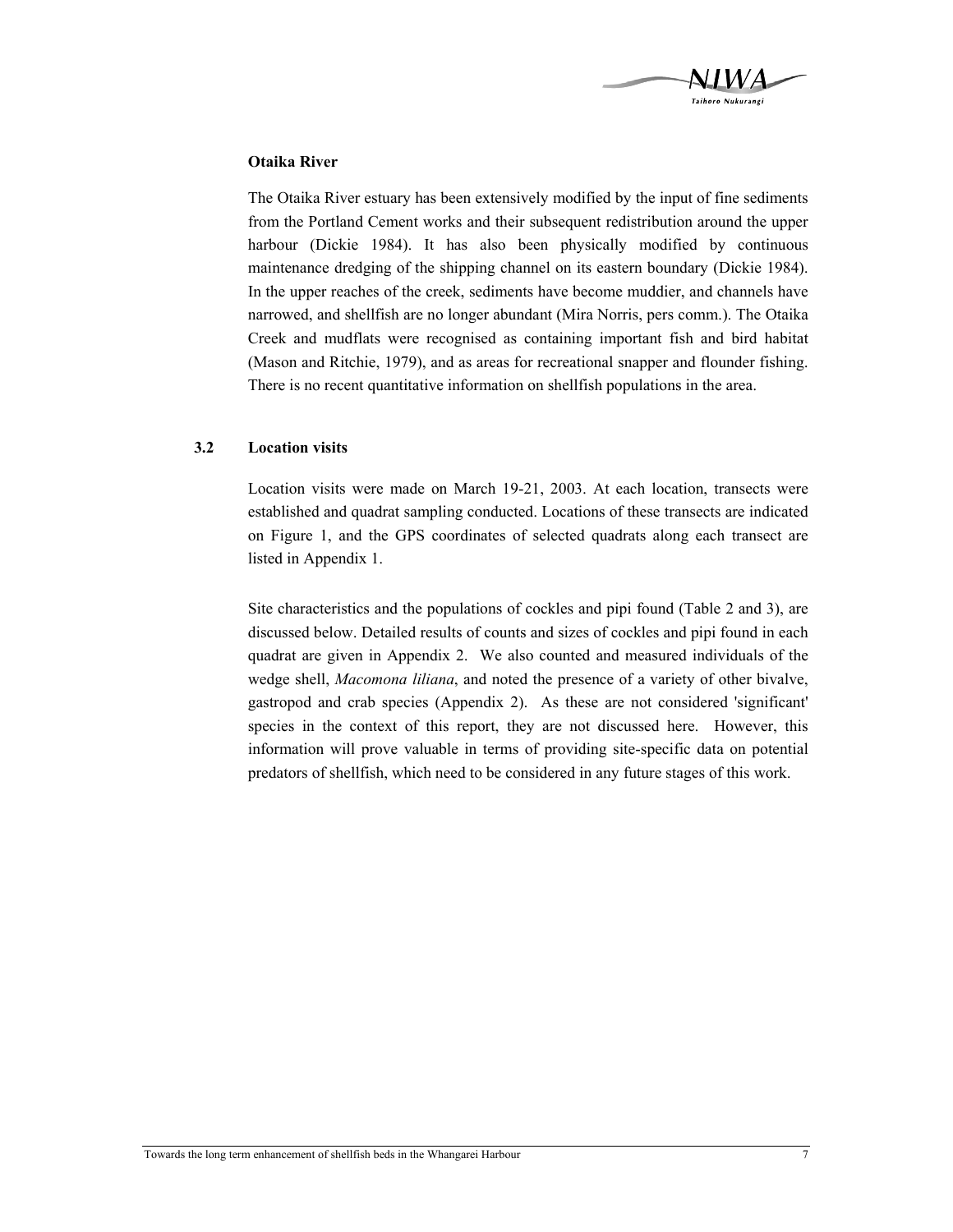

| Table 2. | Summary of cockle, <i>Austrovenus stutchburyi</i> , abundances at each site at each location. |
|----------|-----------------------------------------------------------------------------------------------|
|          | $N =$ number of quadrats along transect. Abundances given are number of individuals           |
|          | per $0.5 \times 0.5$ m quadrat.                                                               |

| Location                | <b>Transect</b> | N | Range    | Average | <b>Standard</b><br>error |
|-------------------------|-----------------|---|----------|---------|--------------------------|
| <b>Blacksmith Creek</b> | Creek           | 6 | 76-188   | 130.3   | 14.6                     |
|                         | Low shore       | 7 | 14-328   | 104.1   | 38.3                     |
| Takahiwai               | Low shore       | 6 | $0 - 2$  | 0.3     | 0.3                      |
|                         | Mid shore       | 5 | $2 - 16$ | 9.2     | 2.1                      |
| <b>Skull Creek</b>      | Outer           | 9 | $6 - 64$ | 26.1    | 6.0                      |
| Mangapai River          | Outer           | 4 | 41-58    | 48.8    | 3.9                      |
| Limestone Island        | South           | 4 | 23-517   | 230.0   | 98.1                     |
| Parua Bay               | Manganese Pt    | 5 | 159-268  | 215.8   | 16.0                     |
|                         | Golf course     | 3 | 5-126    | 64.7    | 28.5                     |

Table 3. Summary of pipi, *Paphies australis*, abundances at each site at each location. N = number of quadrats along transect. Abundances given are number of individuals per 0.5 x 0.5 m quadrat.

| Location                | <b>Transect</b> | N | Range    | Average | <b>Standard</b><br>error |
|-------------------------|-----------------|---|----------|---------|--------------------------|
| <b>Blacksmith Creek</b> | Creek           | 6 | $0 - 13$ | 4.5     | 1.8                      |
|                         | Low shore       | 7 | $3-28$   | 10.4    | 3.6                      |
| Takahiwai               | Low shore       | 6 | 0        | 0.0     | 0.0                      |
| <b>Skull Creek</b>      | Outer           | 9 | $0 - 3$  | 0.7     | 0.3                      |
| Mangapai River          | Outer           | 4 | $\Omega$ | 0.0     | 0.0                      |
| Limestone Island        | South           | 4 | $0 - 13$ | 5.8     | 2.4                      |
| Parua Bay               | Manganese Pt    | 5 | 22-218   | 87.2    | 32.8                     |
|                         | Golf course     | 3 | $0 - 1$  | 0.3     | 0.3                      |

#### **Blacksmith Creek**

Blacksmith Creek is located in Marsden Bay, a sandy bay situated between Marsden Pt. and One Tree Pt. The creek is surrounded by mangroves at its upper end, and at its lower end merges with the high-shore of the bay's sandflat. Seaward of the mangroves, the sediments adjacent to the creek are sandy and firm underfoot. Two transects were sampled at this site, a 'creek' transect, and a 'low shore' transect.

The creek transect ran parallel to the creek, beginning where it emerges from the edge of the mangroves (Quadrat 1) and ending where it enters the bay (Quadrat 6). High numbers of cockles were found in all quadrats (76–188 individuals; mean = 130 individuals/quadrat; Table 2). Most of these  $(60-80%)$  were in the  $>10-20$  mm size range; we found no individuals larger than 30 mm (Appendix 2). Relatively high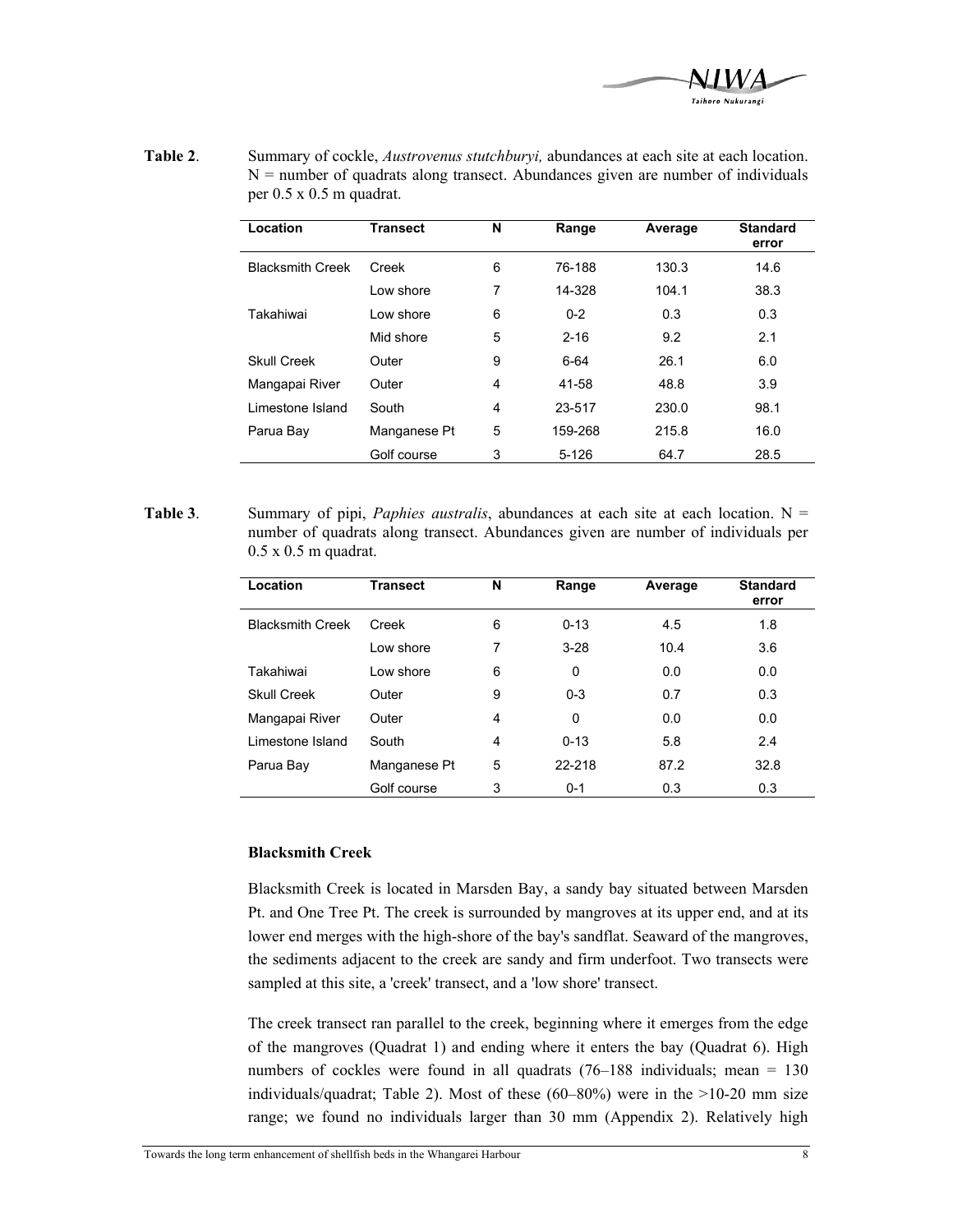

proportions of smaller individuals (4-10 mm) were found in the middle region of the transect (i.e., 14 and 16%, quadrats 3 and 4, respectively), with the highest proportion of the largest individuals (>20-30 mm) in Quadrat 6 (i.e., 27%). Low numbers of small pipi were found at this site (0-13 individuals/quadrat), with only 1 individual larger than 20 mm collected (Table 3, Appendix 2).

The low shore transect was situated low on the Marsden Bay shore, parallel to the main channel of Whangarei Harbour. The transect began at the Marsden Pt end of the bay (Quadrat 1), and ran towards One Tree Pt. Cockles were again the dominant shellfish found along this transect (mean  $= 104$  individuals/quadrat; Table 2). They ranged in abundance from 14–328 individuals/quadrat, with the highest numbers found near the middle of the bay, in quadrats 5, 6 and 7. Highest numbers were found in the vicinity of the bay's main drainage channel (Quadrat 6, 328 individuals). Individuals were larger than those found along the creek transect, with >30-40 mm cockles comprising 7-35% of the population in each quadrat (Appendix 2). Pipi were also more abundant at this site (3-28 individuals/quadrat, mean = 10.4 individuals/quadrat; Table 3), and a wide range of sizes were found (Appendix 2). Quadrats 2, 3, 5 and 7 all had 1 individual in the >50-60 mm size range. A number of small individuals (4-10 mm) were noted in Quadrat 5 (i.e., 19 individuals).

#### **Takahiwai**

Takahiwai is an extensive sandflat between One Tree Pt and Mangawhai (Frasers) Pt. Our investigations were limited to the area off the end of Pirihi Rd, in the vicinity of Takahiwai River. We sampled two transects at this location: one low and one mid shore.

The low shore transect was situated parallel to the main harbour channel, beginning at the One Tree Pt end (Quadrat 1) and running towards Mangawhai Pt. Sediments are fine sand, and the dominant shellfish was the tiny nut shell, *Nucula hartvigiana*. We found very few cockles (i.e., 2 cockles in Quadrat 1 only) and no pipi along this transect.

At the mid-shore transect we confined our hunt to cockles only. Sediments here are muddy sand with a considerable amount of shell hash. Like both of the Blacksmith Creek transects, the majority of the individuals in each quadrat were >20-30 mm in size. Numbers ranged from 2-16 per quadrat (mean  $= 9.2$ ; Table 2), and only 1 individual larger than 30 mm was collected (Appendix 2).

We also noted a number of small patches of eelgrass on this sandflat.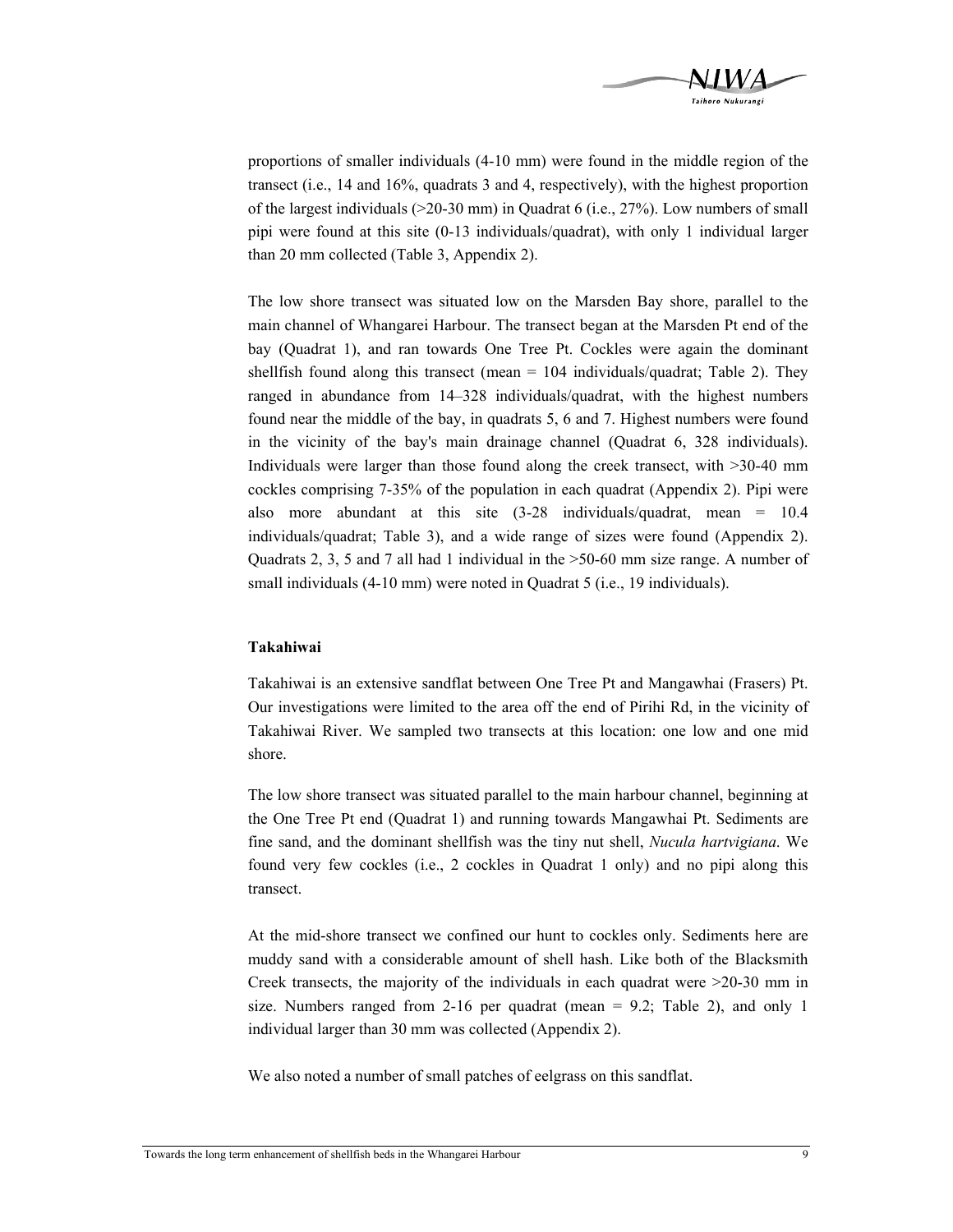

#### **Skull Creek**

Skull Creek is the inlet west of Mangawhai Pt. While the upper reaches of the creek contain significant stands of mangrove, the outer reaches of the creek has extensive sand banks. There is a large high shore bank with small mangroves situated to the north of the creek's outer reaches. Our transect here was situated at about mid-tide level, began on a small sandbank in the middle of the bend of the outer creek (Quadrat 1), and ran along the northern edge of the creek towards where it drains into the main harbour. Sediments are mostly fine sand, but become slightly sandier closer to the end of the transect (Quadrat 9). There were small patches of live oysters on the sandflat near the creek, as well as dead shell patches higher up the shore. Some were also found growing on small mangrove plants on the northern side of the creek. This area is accessible to cattle: many cows were seen on the sandflat while we sampled, and there was considerable evidence of their presence (i.e., foot prints, droppings).

Cockles were reasonably abundant at this location, with 6-64 individuals/quadrat collected. Highest abundances were found near the beginning of the transect (Quadrats 3 and 4; Appendix 2), with Quadrat 4 also containing significant numbers of large individuals (i.e., 21 individuals >30-40 mm; Appendix 2). A total of 6 pipi were collected along this transect, most of which were from quadrats in the outer region of the creek (Quadrats 8 and 9; Appendix 2). One of these was an individual in the >50- 60 mm size range. It is likely that more pipi would be found closer to the mouth of the creek (where we were unable to sample due to a rapidly rising tide) as the sediments become sandier and the area more exposed – conditions more suitable for pipi. However, this would need to be confirmed.

#### **Mangapai River**

A trip was made up the Mangapai River, but the only location considered suitable for finding shellfish was on the sandflat north-west of Hewlett Pt. The transect was situated high on the shore, approximately 100 m below an extensive area of small sized mangroves. Lower down on the shore, closer to the channel, the sediments are very muddy. We found consistent numbers of cockles in each of the quadrats sampled (mean = 48.8 individuals). While the majority of the individuals in each quadrat were  $>20-30$  mm in size, a considerable proportion (22-35%) of juveniles (4-10 mm) were also found. Pipi did not occur at this site.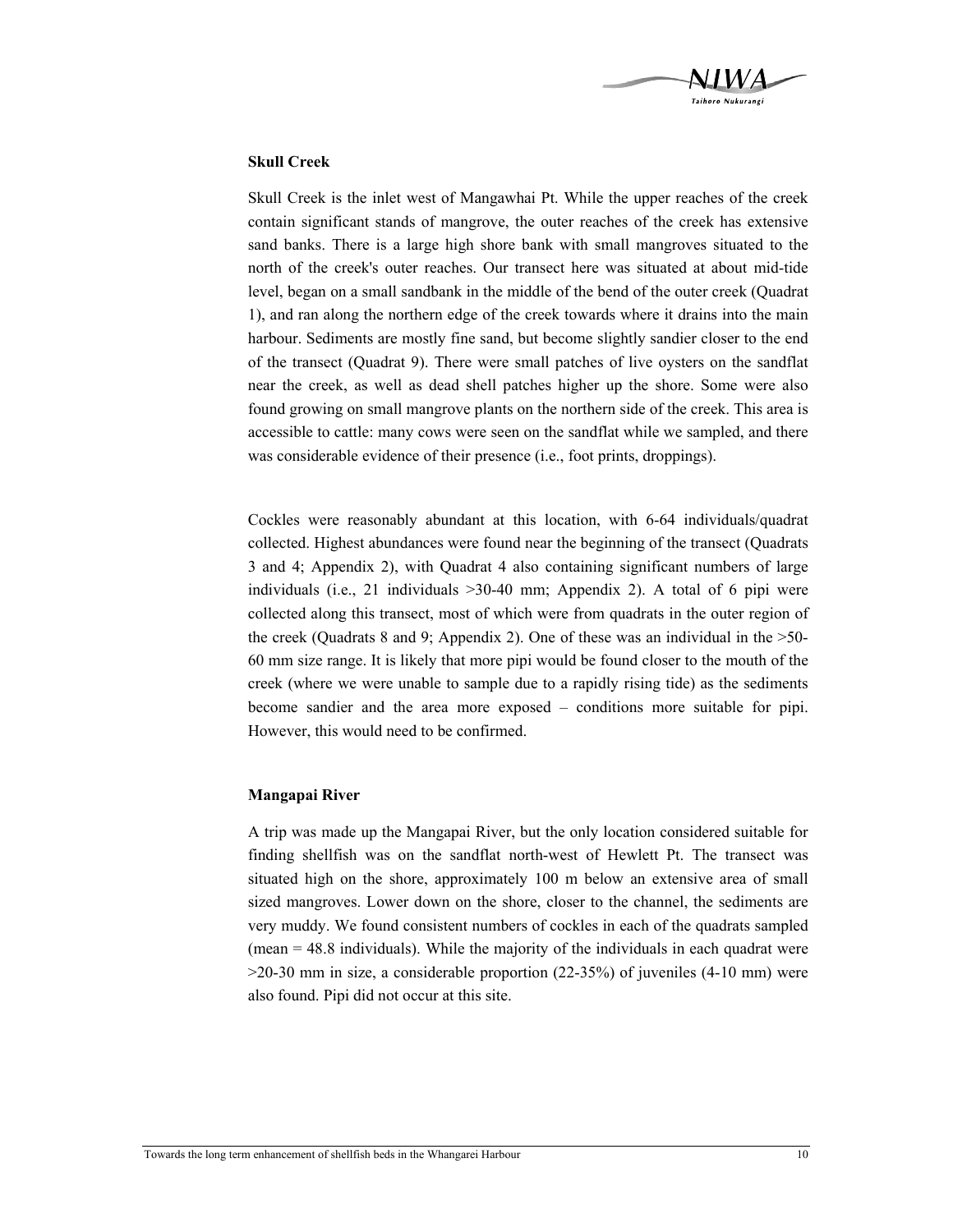

#### **Limestone Island**

Limestone Island is a DoC reserve in the inner Whangarei Harbour, near Onerahi. It is only accessible by boat. Our investigation of the intertidal area surrounding the island revealed that only the sandflat on the south side of the island would be likely to contain significant numbers of shellfish. Sediments on this sandflat are variable: close to the channel they are very muddy, while at mid-high shore level they are predominantly muddy-sand. A transect was set up at mid-shore level, parallel to the channel between Limestone and Rabbit Islands, running from the Rat Island end of the sandflat (Quadrat 1) towards Whangarei city centre.

Cockles were the dominant shellfish on this sandflat, with 23-517 individuals/quadrat collected (Table 2). Quadrats 3 and 4 contained the highest numbers (512 and 303 individuals, respectively), and most of these were small (i.e., <20 mm) (Appendix 2). 0-13 pipi were found in quadrats at this site, and these included a few larger specimens (>30-60 mm; Appendix 2).

We also investigated the Limestone Island side of Rat Island. The only suitable intertidal habitat was a very narrow band high on the shore, and this contained only very low numbers of cockles and pipi.

#### **Parua Bay**

Parua Bay is a large bay in the northern Whangarei Harbour. Within the bay are a number of smaller bays. We concentrated our sampling efforts on two sites in the western side of the bay: the area between Motukiore Island and Manganese Pt, and the sandflat adjacent to the golf course.

A sandbar joins Motukiore Island with the mainland at Manganese Pt. A transect was located on the northern side of this sandbar, running from the island (Quadrat 1) to the mainland. The sediments here are mostly sandy, with slightly muddier sand at the mainland end of the bar. Abundances of cockles and pipi were very high at this site. Cockle numbers ranged from 159-268 (mean = 215.8 individuals/quadrat, Table 2). In all cases the majority of these individuals were in the  $>20-30$  mm size class. However, there were also significant numbers of juvenile (4-10 mm) cockles in the quadrats closest to the mainland (Quadrats 3-5; Appendix 2). >30-40 mm cockles were found only in quadrats 1 and 2, closest to the island (i.e., 8 individuals; Appendix 2); all other cockles at this site were <30 mm in size. This site contained by far the highest numbers of pipi of any sites sampled during the study (22-218 individuals/quadrat, Appendix 2; mean  $= 87.2$ , Table 3). Many of these were large individuals (i.e.,  $>40-60$ mm); in Quadrat 3, this size class constituted over 50% of the population.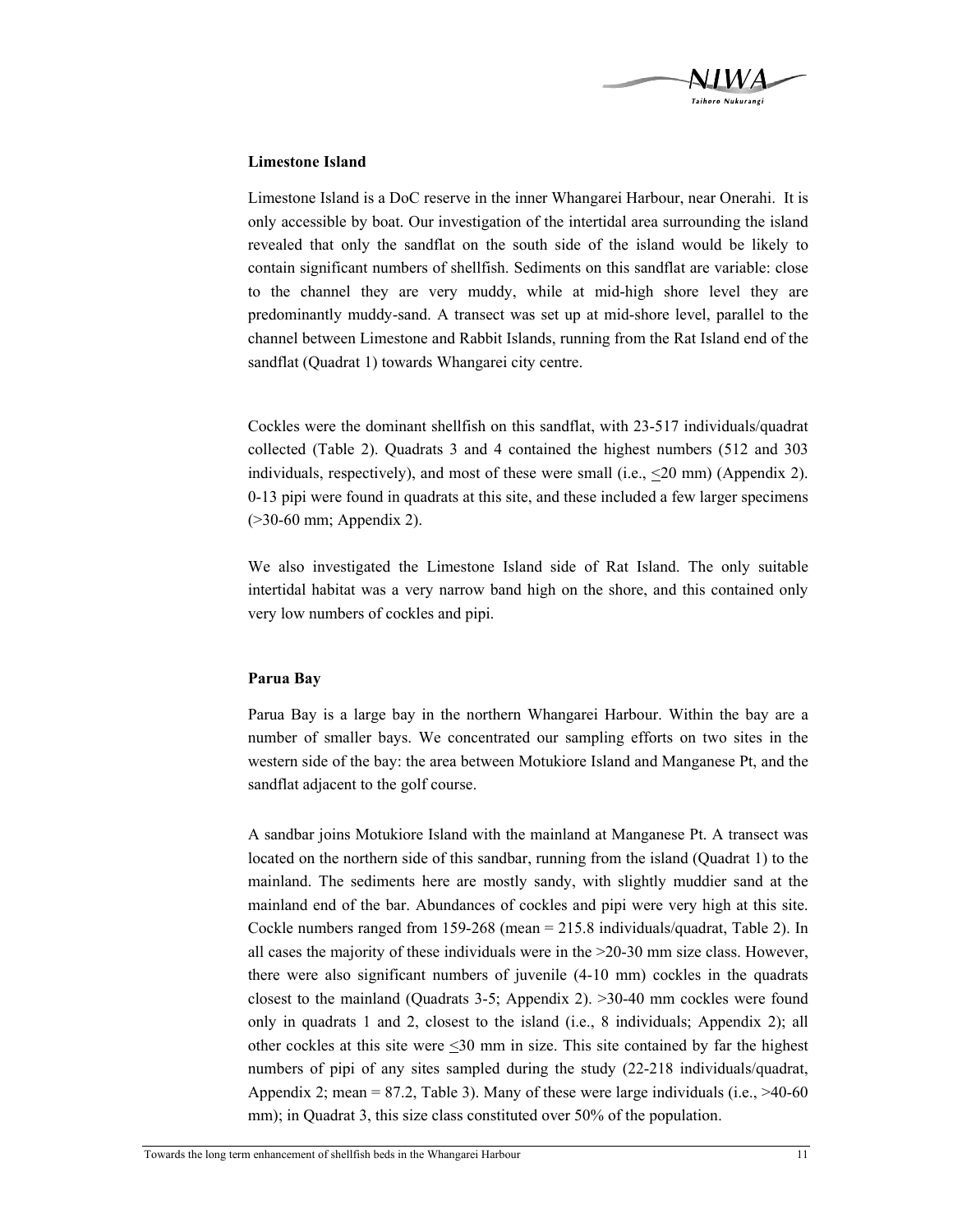

The sandflat adjacent to the golf course in Parua Bay is comprised mainly of muddy sand. High on the shore is a band of mangroves, which are most extensive in the vicinity of a small creek at the southern end of the golf course. The sediments in the area covered by the transect are muddy sand, and contain a considerable amount of shell hash. The transect ran from the Manganese Pt end of the golf course towards the road (i.e., north-east). The first quadrat on this transect contained only 5 cockles and 1 pipi. Although this was the only quadrat on this transect which contained a pipi, the cockle numbers were considerably lower than those in the remaining quadrats (i.e., cf. 63 and 126 individuals in Quadrats 2 and 3, respectively). Cockles were small at this site (<20 mm; Appendix 2).

Between the golf course and Manganese Pt the sandflat narrows and there are several rocky areas which contain remnants of oysters.

#### **Otaika River**

Otaika River is situated in the upper Whangarei Harbour, close to the city centre. While we visited this area, it was not sampled due to its extremely muddy substrates. Although it may conceivably contain cockle populations in some areas, these are not likely to be significant. It is definitely not suitable as a shellfish restoration site.

#### **3.3 Site comparisons and suitability for reseeding operations**

From our site visits to assess habitat suitability and existing shellfish populations, we can now consider the suitability of these areas for shellfish (i.e., cockle or pipi) reseeding operations. These decisions may need to be revised in light of the outcomes of current discussions on Aquaculture Marine Areas.

In making these recommendations we have focused on enhancing numbers of **harvestable** individuals. For cockles this includes individuals larger than 35 mm, and for pipi individuals larger than 50 mm.

The only areas visited which we do **not** consider worth attempting to re-seed cockles or pipi (due to unsuitable habitat) are Mangapai River, Otaika River, and the golf course area of Parua Bay.

#### Cockles:

Considering their habitat types, the cockle populations found at each site reflect what would be expected in each area. Good populations of cockles were found at all sites except Takahiwai, where abundances were low (<16 individuals/quadrat). However,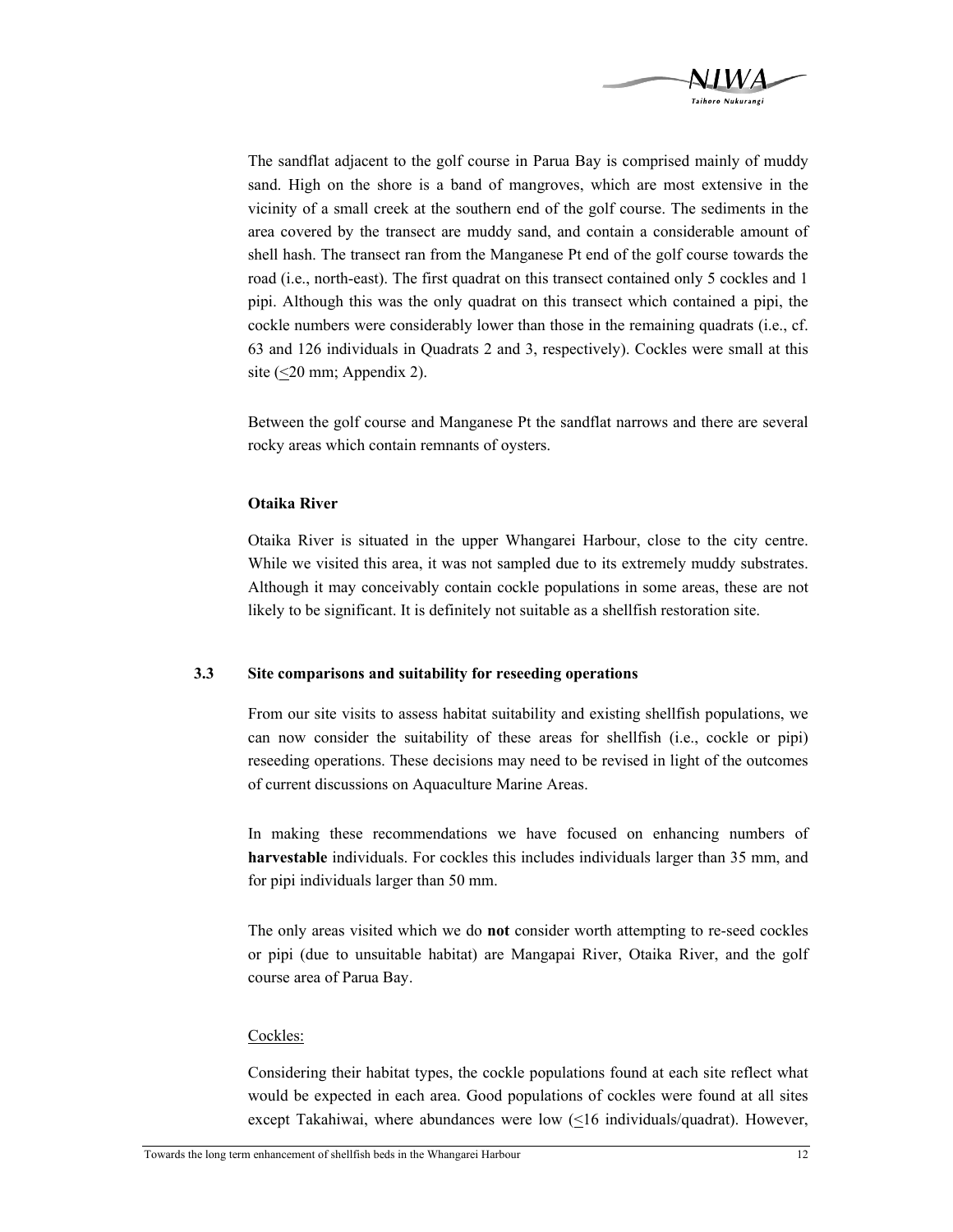

the population size class structure at the Takahiwai mid shore site does reflect that found elsewhere in the harbour, and one individual at this site was larger than 30 mm, (Appendix 2) indicating that the habitat may be suitable for large individuals. Moderate cockle abundances were found at Mangapai River, and the Parua Bay golf course site. As noted for Takahiwai, the population structure at the Mangapai River site reflected that of elsewhere in the harbour, with 1 cockle larger than 30 mm, and the majority of individuals >20-30 mm in size. At the Parua Bay golf course site, the majority of individuals were small  $(>10-20$  mm). Limestone Island also had high numbers of small cockles, although two of the four quadrats also contained many  $>20$ -30 mm individuals. The highest abundances of all sites visited were found at Limestone Island, and on the Manganese Pt – Motukiore Island sandbar in Parua Bay. Despite the high numbers at the latter site, very few cockles were very large (i.e., >30-40 mm). This lack of larger individuals could be due to harvest pressure (likely in the Parua Bay case), or to high suspended sediment levels affecting growth. Highest numbers of large (>30-40 mm) individuals were collected from Skull Creek (21 individuals in Quadrat 4) and the low shore (Marsden Bay) Blacksmith Creek site (7- 35% of the population in each quadrat). We do not believe the population at the latter site needs enhancing, although if harvest pressure changes this should be revised.

Restoration activities to enhance the abundances of larger sized cockles in the existing populations at Skull Creek and the Takahiwai mid-shore area could be considered.

#### Pipi:

Pipi were not found at all at Takahiwai or Mangapai, and were found in very low numbers at the Parua Bay golf course and Skull Creek sites. Reasonable numbers of small individuals were noted at the Blacksmith Creek 'creek' and Limestone Island sites (both contained 0-13 individuals/quadrat). While at Blacksmith Creek all pipi collected were small (<20 mm), at Limestone Island a few individuals were larger  $($ >40-60 mm). Large ( $>$ 50-60 mm) individuals were also observed at the Blacksmith Creek low shore (Marsden Bay) site, where total abundances were patchy (3-28 individuals/quadrat). Highest abundances were noted at the Manganese Pt - Motukiore Island site in Parua Bay (22-218 individuals/quadrat). High proportions of the populations at this site were in the >40-50 mm size class, but only 8 larger (>50-60 mm) individuals were found.

We consider that the Parua Bay and Blacksmith Creek low shore (Marsden Pt) sites contain the habitats most suited to pipi growth and survival (and this is obviously reflected in the numbers found there). Due to the already high numbers at these sites, enhancement is not required; however harvesting should be carefully monitored in order to maintain these populations. However, due to the fact that these sites are both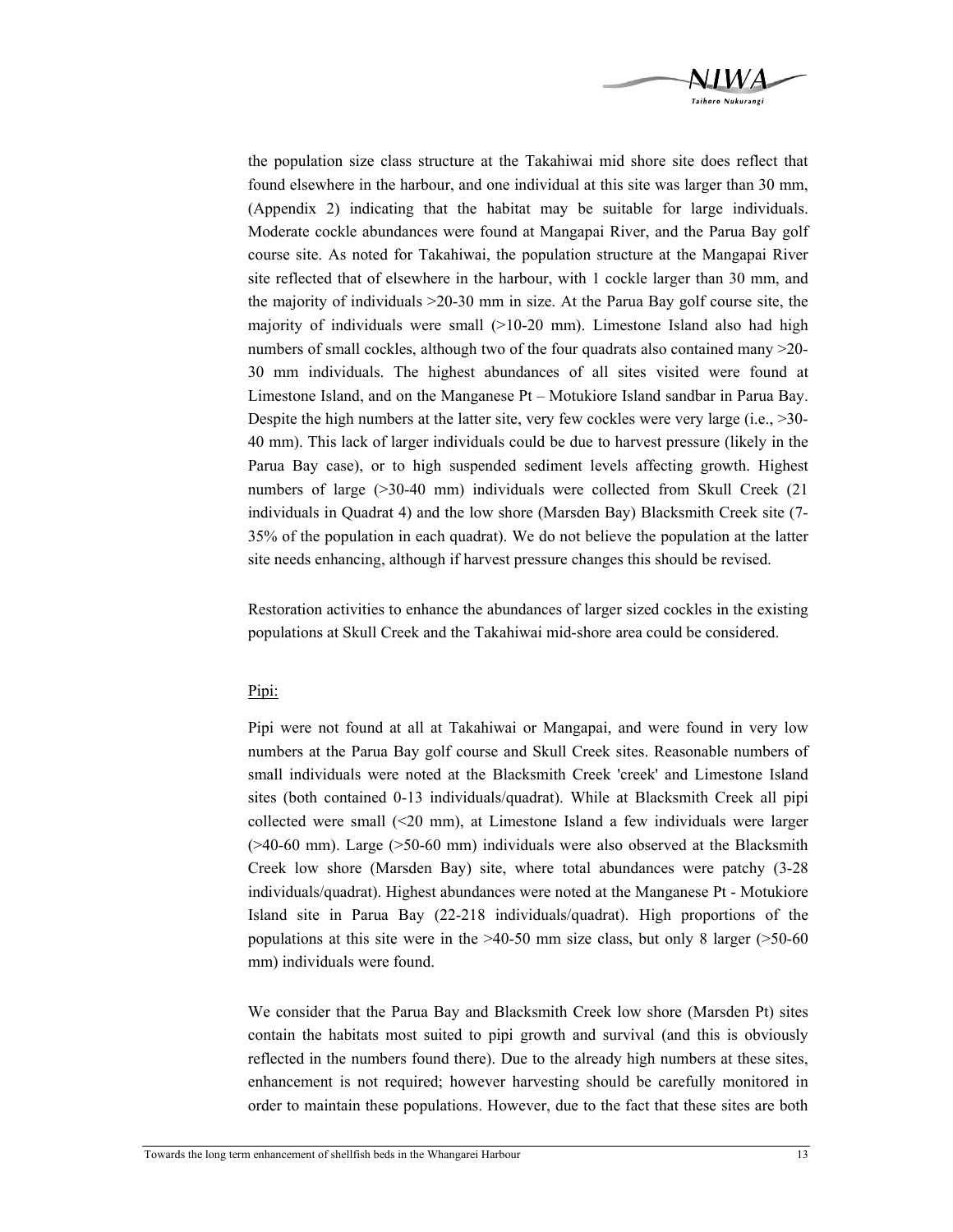

routinely visited by recreational pipi gatherers, and are therefore under some harvest pressure, restoration activities here would need to be carefully considered and controlled. Potentially, the outer Skull Creek area (which was not sampled) may also be worth considering for pipi reseeding, as it appears to have habitat suitable for growth and survival of large individuals. We do not consider the habitats at any of the other sites visited to be suitable for restoration of harvestable sized individuals, for a variety of reasons (e.g., muddy sediments, sheltered aspect). This is particularly unfortunate in the case of Takahiwai, which supported abundant pipi populations in the past (Mira Norris, pers comm., Pirihi 1997).

Pipi are known to utilise different habitats within an estuary, dependent upon their life history stage (Hooker 1995a; Cummings, pers obs.). Smaller individuals often inhabit muddy-sand, sheltered areas, while high densities of harvestable-sized adults are found on sandy, exposed banks. This is illustrated by the relatively high proportion of small individuals in populations from the Blacksmith Creek 'creek' and Limestone Island sites, compared to the dominance of large individuals at Manganese Pt-Motukiore Island site in Parua Bay and on Mair Bank. Thus it is also important to maintain the habitats where the smaller individuals are found.

#### **3.4 Potential sources of shellfish for reseeding operations**

There are two main options for sourcing the stocks for reseeding: hatchery-reared individuals, or transplanting existing individuals from elsewhere in Whangarei Harbour. Large-scale reseeding operations depend on a plentiful supply of the target species.

Hatchery reared shellfish: Presently there are no hatcheries in New Zealand producing any of our common shellfish species. While NIWA has successfully spawned and reared both cockles and pipi in the past, for cockles this was difficult and time consuming (and therefore, costly), and to our knowledge it has never been attempted with pipi on a large scale. However, there is now potential to rear shell fish at NIWA's Bream Bay hatchery.

Transplanting from elsewhere in the harbour: The supply site needs to be carefully assessed to ensure sufficient numbers and sizes are available, and that this will not result in depletion of stocks at the site, cause considerable site disturbance, or have adverse effects on the existing benthic community. The option of obtaining cockles and pipi from the existing fisheries on Snake and Mair banks, respectively, could be explored. Recent work has suggested that transplanting adult cockles in the 25-32 mm size range is most likely to meet with success, as at this stage in their life history, the cockles are less likely to move from their transplanted site (Stewart and Creese, 2002).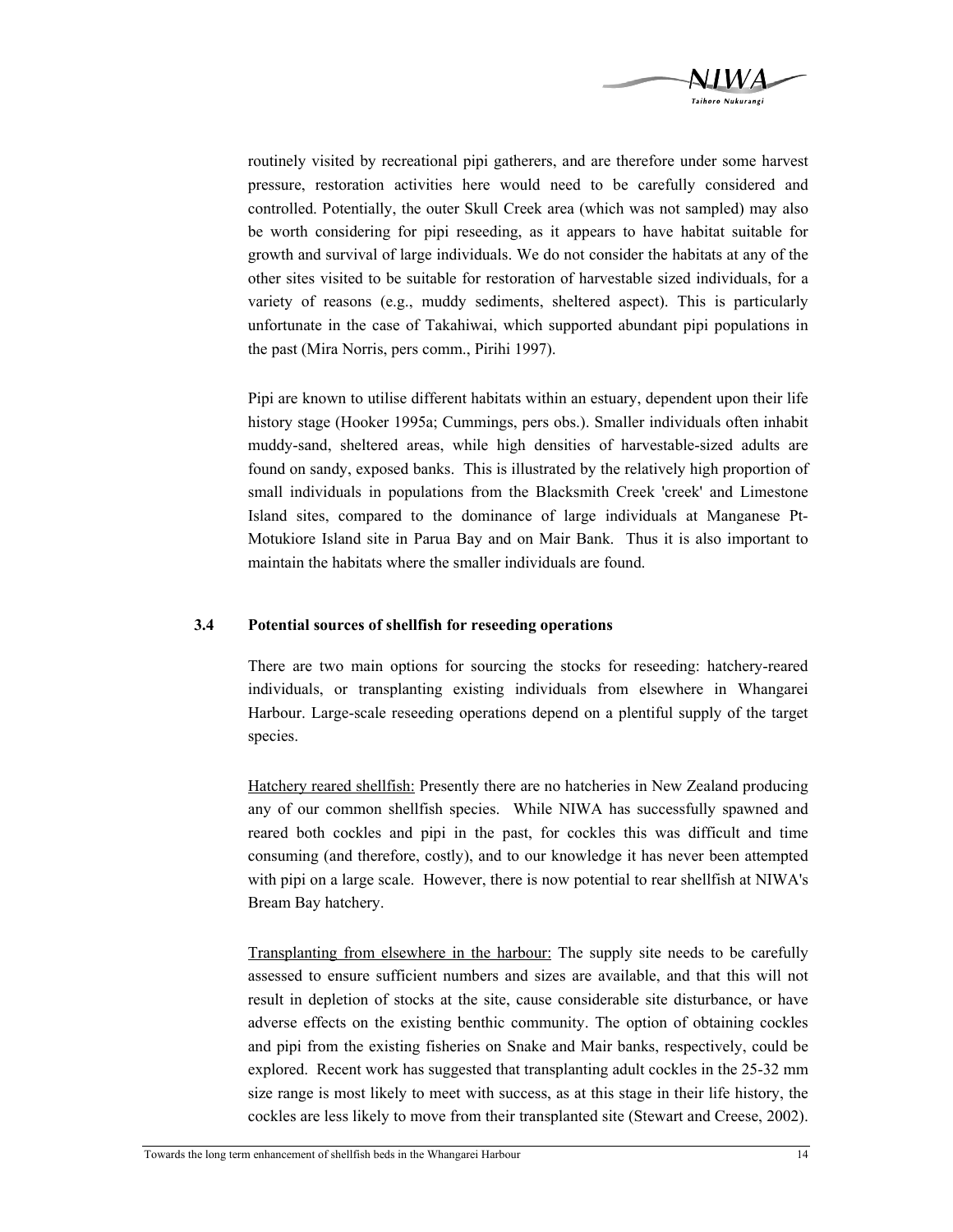

In the case of pipi, the size class of shellfish to be used for reseeding will require careful investigation, as both juvenile and adult stages of these shellfish are known to be mobile (Hooker 1995a, b).

Thus, at this stage, the option of transplanting existing stocks from elsewhere in the harbour is likely to be favoured.

#### **3.5 Community goals**

While we can help by recommending the methodology for future reseeding, and monitoring its subsequent success, it is the local community group which will be driving the restoration efforts in the longer term. Thus a number of very important factors need to be considered by the community.

1. What is the major community goal of the restoration/enhancement effort?

It is important to define and agree on this prior to embarking on any restoration/enhancement project. The efforts required for a successful outcome are labour intensive, and **will** require a long term commitment (i.e., lots of work over a long period of time, and many years before the benefits are reaped!). Results will also depend on natural conditions, which can often be erratic and result in disruption of restoration/enhancement efforts (e.g., storms). For example, if transplanted shellfish are initially caged to help them get established, these cages will need regular checking and cleaning to prevent them silting up, and the shellfish dying.

Once these goals are defined, the following questions can be addressed.

- 2. What species do you want to restore?
- 3. What size area do you want restored?

## **4. Conclusions and Recommendations**

This study has reviewed the existing information on the intertidal benthic ecology of specific areas of Whangarei Harbour, and found no recent, quantitative data useful to this work. Therefore visits were made to each of the areas identified by NRC with Kaitiaki Roopu representatives who gave insights into the historical populations found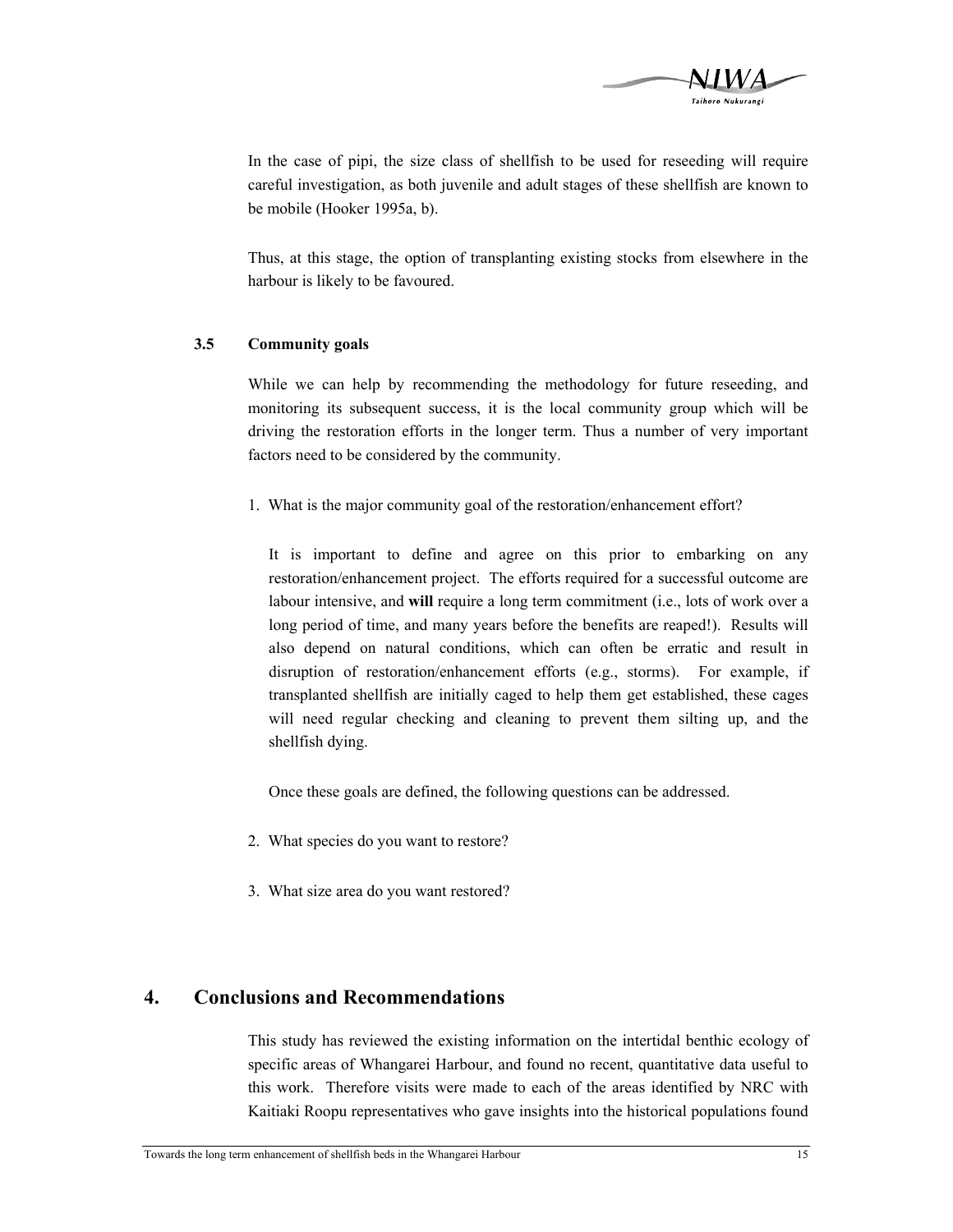

here. Quantitative sampling of resident shellfish populations was then conducted, with a view to future restoration efforts. Subsequently, we have identified two sites for cockles (Skull Creek and the Takahiwai mid-shore area) and a potential site for pipi that requires further investigation (the outer Skull Creek area), where restoration activities may enhance the numbers of harvestable-sized individuals in the existing populations. These decisions may need to be revised in light of the outcomes of current discussions on Aquaculture Management Areas. We have also briefly discussed the potential sources of cockles and pipi for reseeding operations.

We recommend that prior to beginning any restoration activities, it is vital that the community agrees on common goals, as the efforts required for a successful outcome are labour intensive, and will require a long term commitment. Once these goals are defined, decisions on the species and areas to be restored can be made.

Finally, historical information and old reports provide indications of degradation of Whangarei Harbour. When speaking with various people in the course of this study, we were given the impression that the ecology of the harbour was not in 'great shape'. This emphasises the importance of harbour-wide management in order to improve it. However, although the ecology of the harbour is not considered as 'good' as it was a generation ago, we were pleasantly surprised during our site visits at the diversity and abundance of shellfish and other fauna present. All locations contained benthic populations characteristic of the habitats found there, and an abundance of bird life was particularly noticeable at the majority of sites visited. Thus while the areas visited are good examples of their present habitat type, some have changed from what they were many years ago (e.g., sandflats have become muddy-sandflats, disappearance of eelgrass). Unfortunately, these habitat changes mean that cockles and pipi are unlikely to grow as large or be as abundant in these places as they were in the past.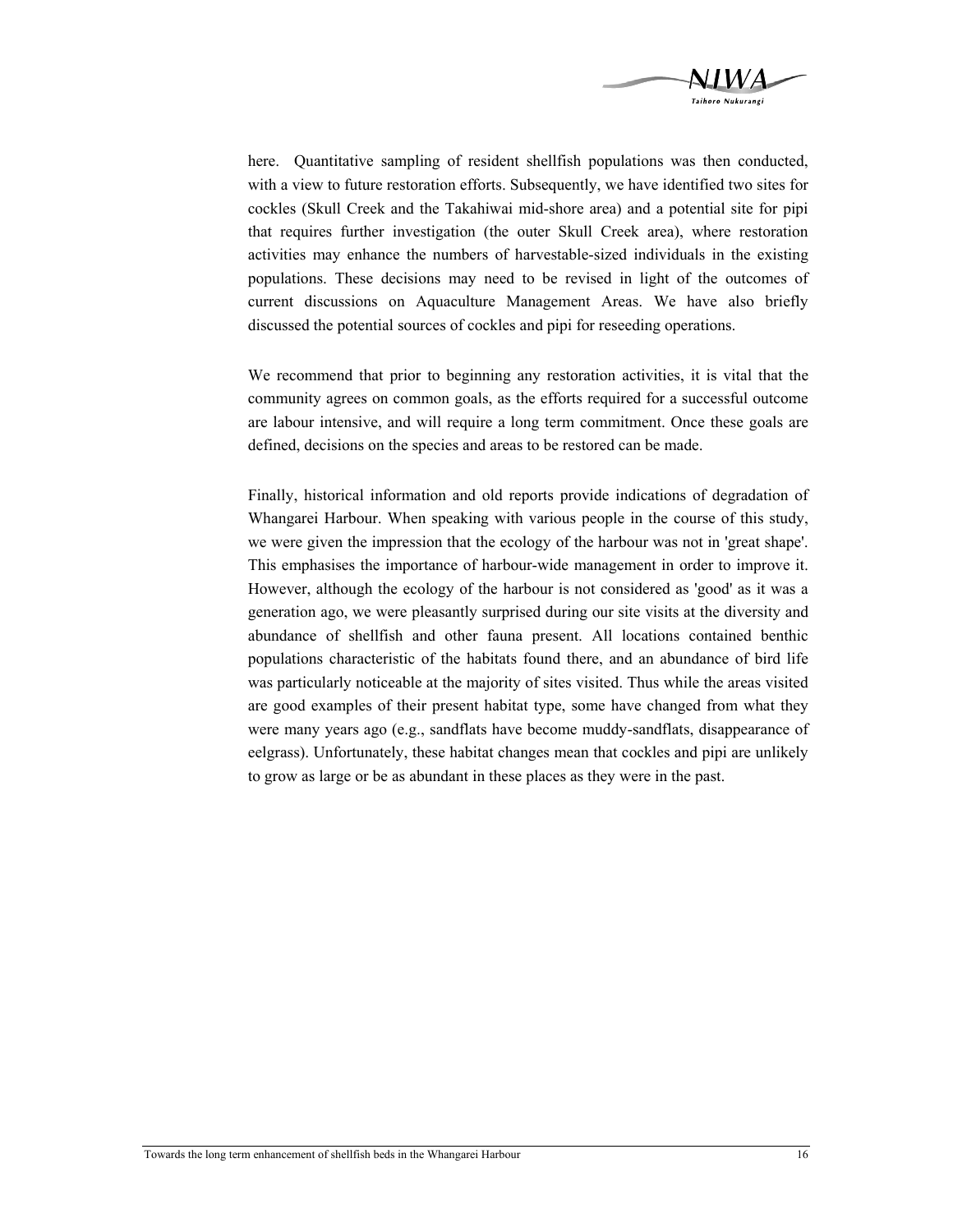

## **5. Acknowledgements**

E nga reo, e nga mana, e rau rangatira ma, tena ra koutou katoa. Tenei te mihi maioha a NIWA ki a koutou te roopu kaitiaki o Te Rerenga Paraoa mo to koutou kaha ki te tautoko i a matou, kia tutuki ai to tatou nei kaupapa no reira tena hoki tatou katoa. Thanks to the members of the Kaitiaki Group of the Whangarei Harbour for their sharing of information on the harbour. Particularly, thanks to Te Ihi Tito, Mira Norris, Mary Wassell, Mitai, and Colin Bishop for the harbour tour. Grant Pirihi and John Hewlett kindly allowed us access to the sandflats at Takahiwai and Skull Creek, via their respective properties. Apanui Skipper (NIWA, Hamilton), Graeme MacKay and Rob Tasker (NIWA, Whangarei), also provided valuable assistance.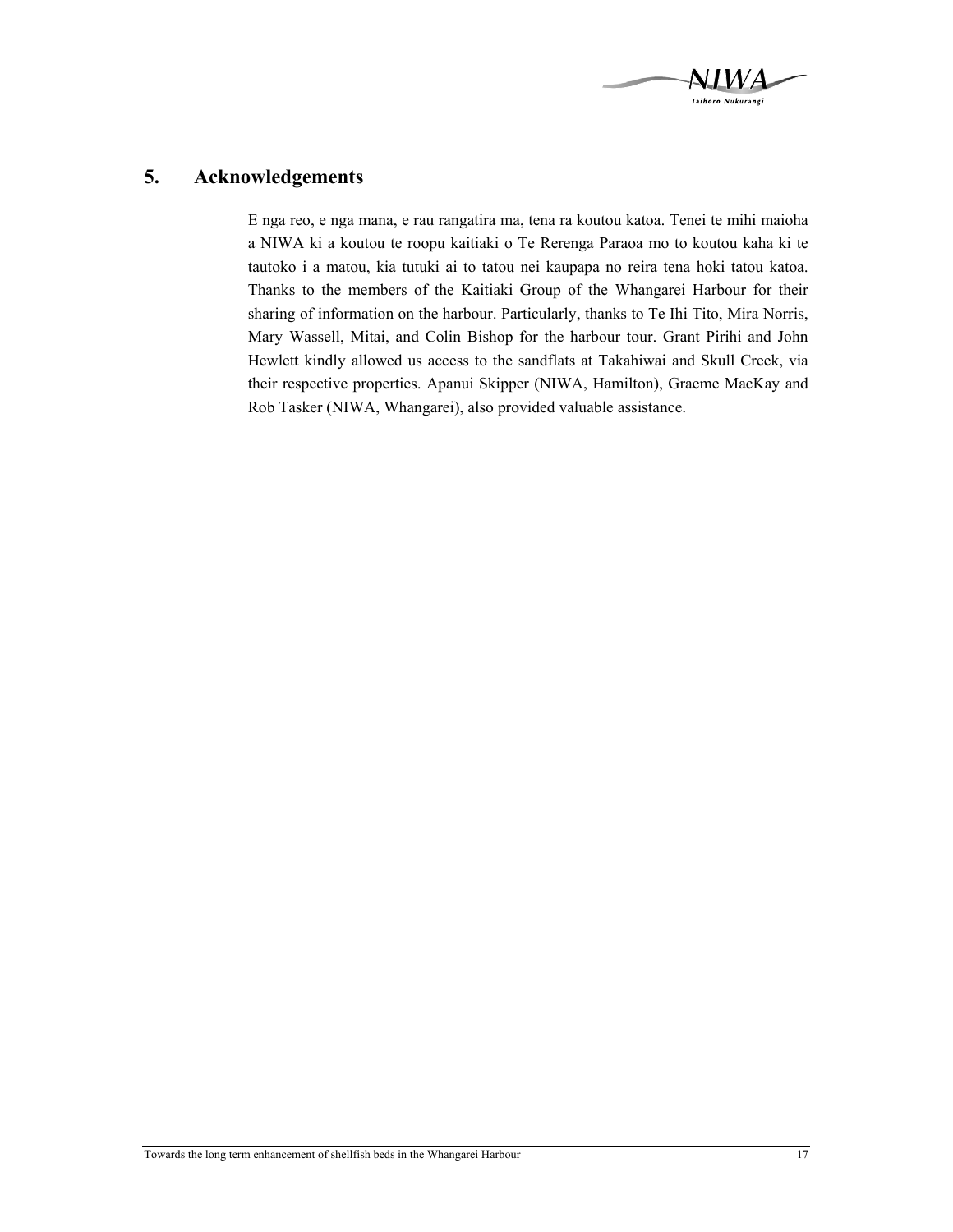

### **6. References**

- Cryer, M.; Smith, M.; MacKay, G.; Tasker, R. (2002). Biomass survey and preliminary stock assessment of cockles, Snake Bank, Whangarei Harbour, 2002. Research progress report for Ministry of Fisheries research project COC2001/01 Objectives 1 & 2. 10 p.
- Cryer, M; Smith, M; Parkinson, D.; MacKay, G.; Tasker, R. (2003). Biomass surveys of cockles in Whangarei Harbour, 2002: Stock assessment of cockles in Whangarei Harbour, including Snake Bank. Research progress report for Ministry of Fisheries research project COC2001/01 Objective 3. 6 p.
- Dickie, B.N. (1984). Soft shore investigations. Whangarei Harbour Study. Technical Report 4. 134 p.
- Hooker, S.H. (1995b). Life history and demography of the pipi, *Paphies australis*  (Bivalvia: Mesodesmatidae) in northeastern New Zealand. PhD Thesis, University of Auckland.
- Hooker, S.H. (1995a). Preliminary evidence for post-settlement movement of juvenile and adult pipi, *Paphies australis* (Gmelin, 1790) (Bivalvia: Mesodesmatidae). *Marine and Freshwater Behaviour and Physiology 27:* pp. 37-47.
- MacFarlane, S.L. (1998). The evolution of a municipal quahog (hardclam), *Mercenaria mercenaria* management program, a 20-year history: 1975-1995. *Journal of Shellfish Research 17:* pp. 1015-1036.
- Mason, R.S.; Ritchie, L.D. (1979). Aspects of the ecology of Whangarei Harbour. Report prepared by Fisheries Management Division, Ministry of Agriculture and Fisheries, Whangarei, December 1979. 88 p.
- Pirihi, N.H.G. (1997). Statement of evidence supporting submission for Patuharakeke Te Iwi in the matter of the Resource Management Act 1991 and in the matter of resource consents application by Northland Port Corporation for a deep water port development at Marsden Pt. 14 p.
- Poynter, M.; Keesing, V. (2002). Marsden Point deepwater port. Marine intertidal benthos sampling 1997-2002. Summary baseline report. Report prepared by: Poynter and Associates Environmental Ltd and Boffa Miskell Ltd. December 2002. 15  $p +$  Annexures and Appendices.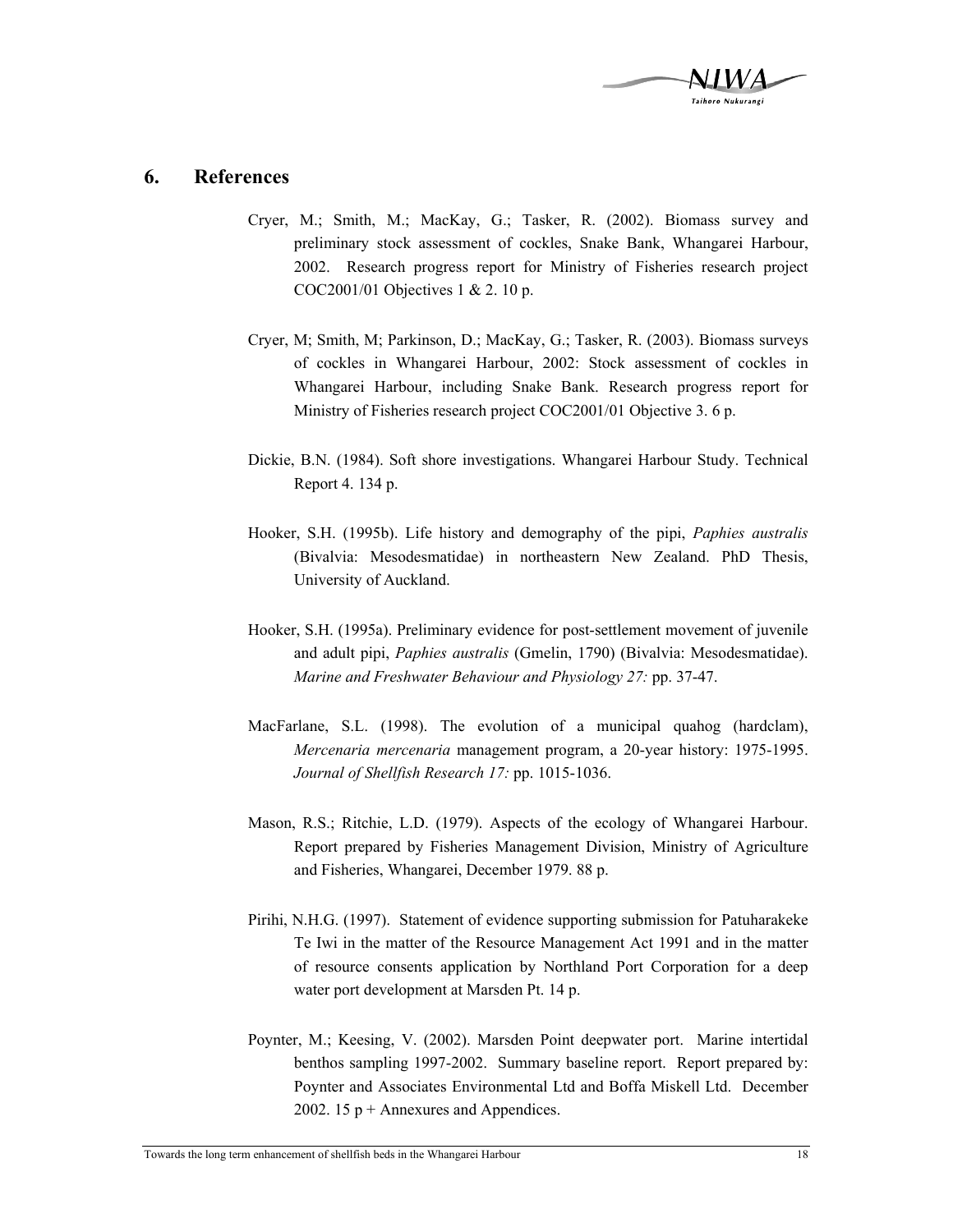

- Stewart, M.J.; Creese, R.G. (2002). Transplants of intertidal shellfish for enhancement of depleted populations: preliminary trials with the New Zealand little neck clam. *Journal of Shellfish Research 21*: pp. 21-27.
- Turner, S.A.; Cummings, V.J.; Hewitt, J.E. (1998). Guidelines for community shellfish restoration and enhancement projects. NIWA Information Series Number 4. 34 p.
- Whangarei Harbour Study (1989). Report prepared by the Whangarei Harbour study working and steering committees for the Northland Harbour Board. 292 p.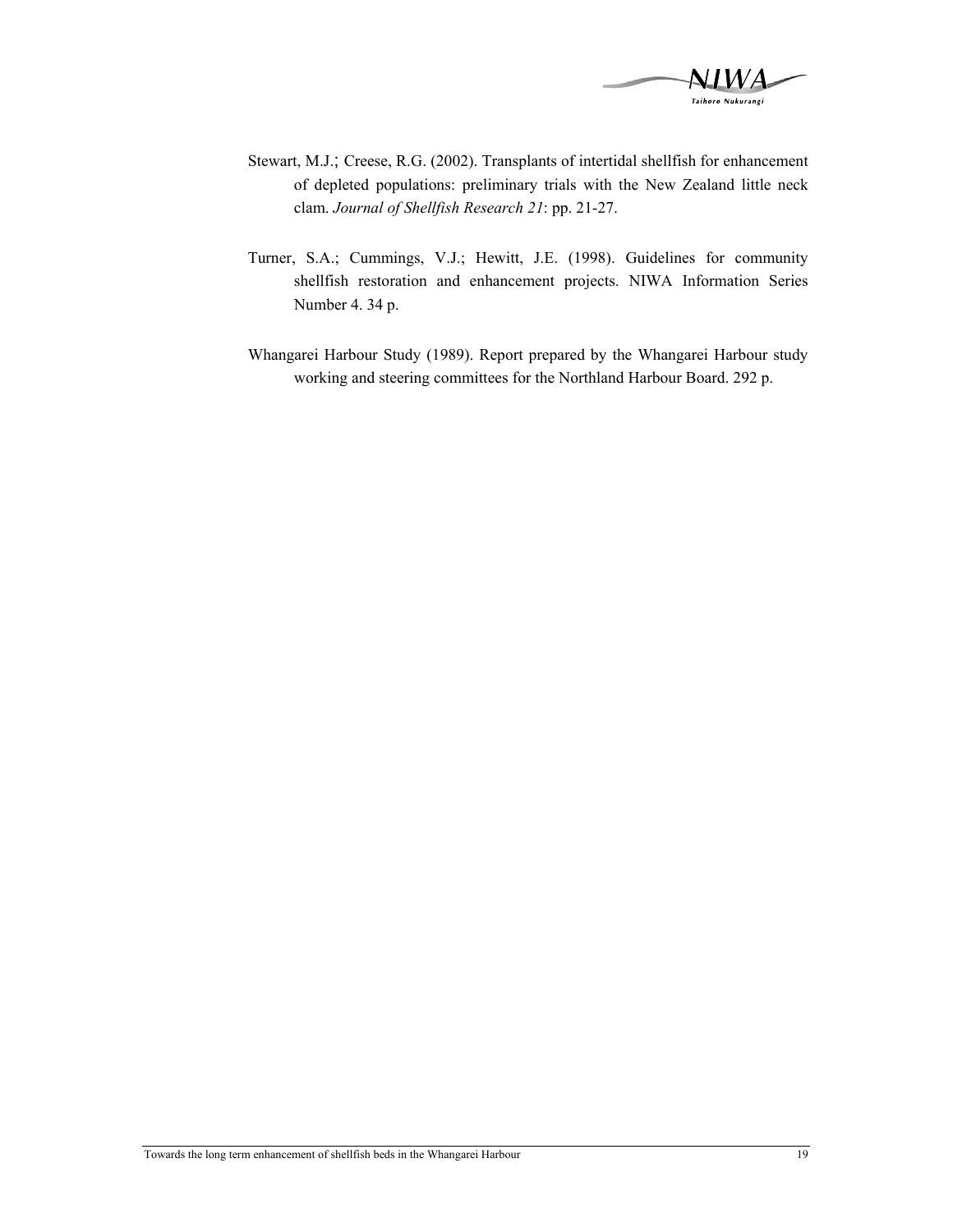

## **Appendix 1**

| Location                | <b>Transect</b> | Quadrat<br>number | <b>South</b> | East        |
|-------------------------|-----------------|-------------------|--------------|-------------|
| <b>Blacksmith Creek</b> | Creek           | $\overline{2}$    | 35°50.221'   | 174°28.660' |
|                         |                 | 6                 | 35°50.171'   | 174°28.594' |
|                         | I ow shore      | 1                 | 35°49.972'   | 174°28.537' |
|                         |                 | 7                 | 35°49.941'   | 174°28.434' |
| Takahiwai               | I ow shore      | 1                 | 35°49.407'   | 174°25.775' |
|                         |                 | 6                 | 35°49.387'   | 174°25.604' |
|                         | Mid shore       | 3                 | 35°49.473'   | 174°25.624' |
|                         |                 | 5                 | 35°49.455'   | 174°25.558' |
| <b>Skull Creek</b>      | Outer           | 1                 | 35°48.812'   | 174°22.659' |
|                         |                 | 9                 | 35°48.703'   | 174°22.939' |
| Mangapai River          | Outer           | 1                 | 35°48.341'   | 174°21.292' |
|                         |                 | 3                 | 35°48.313'   | 174°21.286' |
| Limestone Island        | South           | 1                 | 35°47.254'   | 174°21.424' |
|                         |                 | 4                 | 35°47.246'   | 174°21.329' |
| Parua Bay               | Manganese Pt    | 1                 | 35°47.439'   | 174°26.744' |
|                         |                 | 5                 | 35°47.440'   | 174°26.659' |
|                         | Golf course     | 1                 | 35°46.949'   | 174°25.949' |
|                         |                 | 3                 | 35°46.901'   | 174°25.942' |

GPS coordinates of selected quadrats along each transect at each location.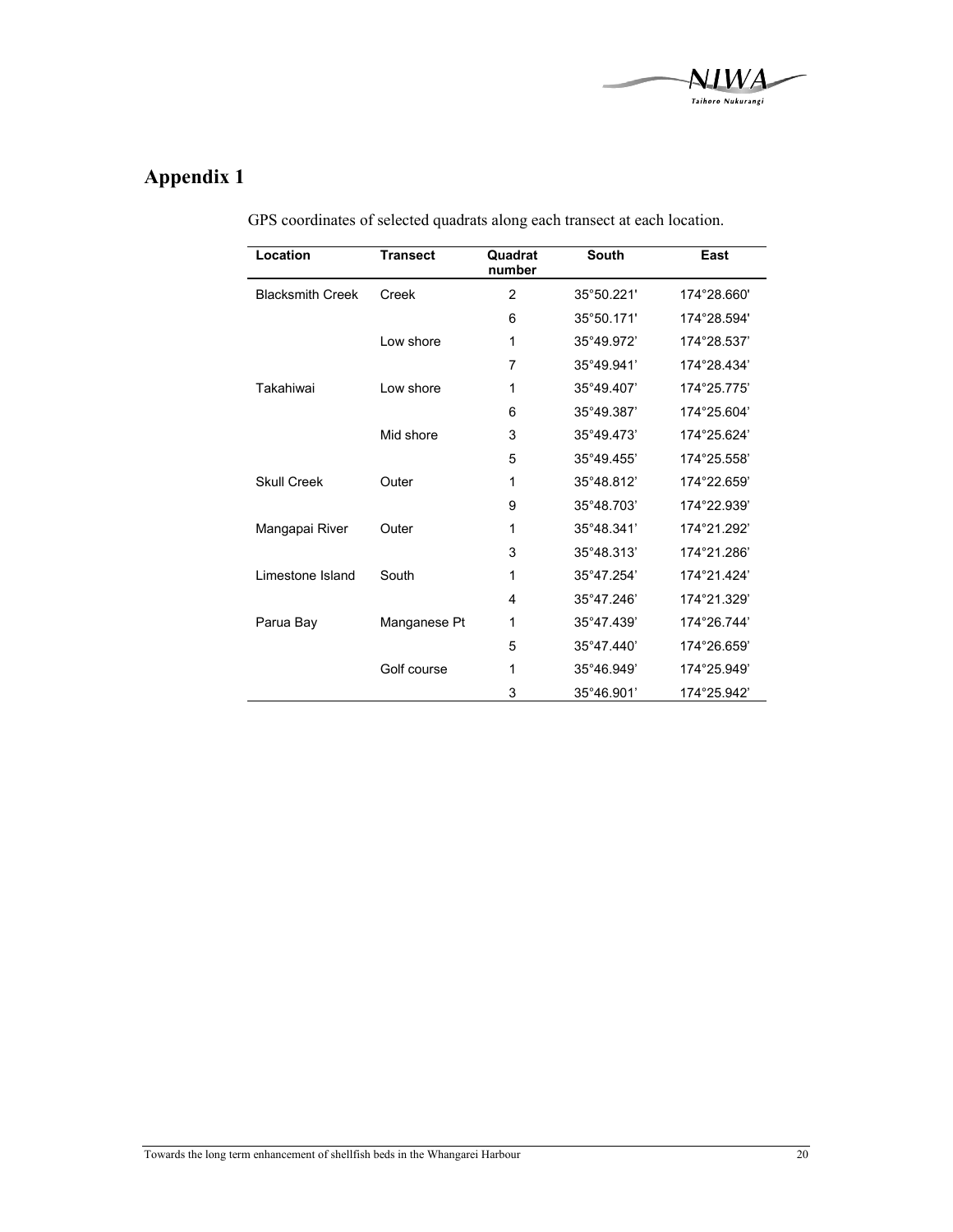

## **Appendix 2**

Abundance of common shellfish species in each 0.5 x 0.5 m quadrat along each transect. The presence of other benthic fauna at the site is also noted at the bottom of each table. These fauna include the bivalves *Nucula hartvigiana, Felaniella zelandica, Mactra ovata* and *Crassostrea gigas* (Pacific oyster)*, the gastropods Zeacumantus lutulensis*, *Diloma* sp. *Cominella glandiformis, C. adspersa*, *C. maculosa* and *Xymene plebius,* the limpet *Notoacmea helmsi*, the crabs *Halicarcinus whitei* and small mud crabs (*Macrophthalmus hirtipes* or *Helice crassa*).

|                          | Q1             | Q <sub>2</sub> | Q3             | Q4             | Q <sub>5</sub> | Q6       |
|--------------------------|----------------|----------------|----------------|----------------|----------------|----------|
| <b>Paphies australis</b> |                |                |                |                |                |          |
| 4-10 mm                  | $\overline{2}$ | 3              | $\mathbf 0$    | $\overline{2}$ | 0              | 10       |
| $>10-20$ mm              | 5              | 0              | $\mathbf 0$    | $\Omega$       | $\overline{2}$ | 2        |
| >20-30 mm                | 0              | 0              | 0              | 0              | 0              | 1        |
| $>30-40$ mm              | $\Omega$       | 0              | $\mathbf 0$    | $\Omega$       | $\Omega$       | 0        |
| >40-50 mm                | 0              | 0              | $\mathbf 0$    | 0              | $\Omega$       | 0        |
| >50-60 mm                | 0              | 0              | $\mathbf 0$    | 0              | 0              | 0        |
| <b>Total</b>             | $\overline{7}$ | 3              | 0              | $\mathbf 2$    | $\overline{2}$ | 13       |
| Austrovenus stutchburyi  |                |                |                |                |                |          |
| 4-10 mm                  | $\Omega$       | 9              | 21             | 12             | 13             | 13       |
| $>10-20$ mm              | 93             | 109            | 121            | 58             | 140            | 61       |
| >20-30 mm                | 30             | 23             | 10             | 6              | 35             | 28       |
| $>30-40$ mm              | 0              | 0              | $\mathbf 0$    | 0              | 0              | 0        |
| <b>Total</b>             | 123            | 141            | 152            | 76             | 188            | 102      |
| <b>Macomona liliana</b>  |                |                |                |                |                |          |
| 4-10 mm                  | 0              | 0              | $\overline{2}$ | 0              | 0              | 0        |
| $>10-20$ mm              | 0              | 0              | $\mathbf 0$    | 0              | 0              | 0        |
| >20-30 mm                | 0              | 0              | 3              | $\Omega$       | $\Omega$       | $\Omega$ |
| >30-40 mm                | 0              | 0              | 18             | 0              | 0              | 0        |
| $>40-50$ mm              | 0              | 0              | $\mathbf 0$    | 0              | 0              | 0        |
| <b>Total</b>             | $\mathbf{0}$   | 0              | 23             | $\mathbf 0$    | $\mathbf 0$    | 0        |

A. Blacksmith Creek – creek site

*Zeacumantus lutulensis* and small mud crabs were present in all quadrats, *Cominella glandiformis* in quadrats 1-4 and 6, *Diloma* sp. in quadrats 3 and 5 and *Nucula hartvigiana* in Quadrat 5.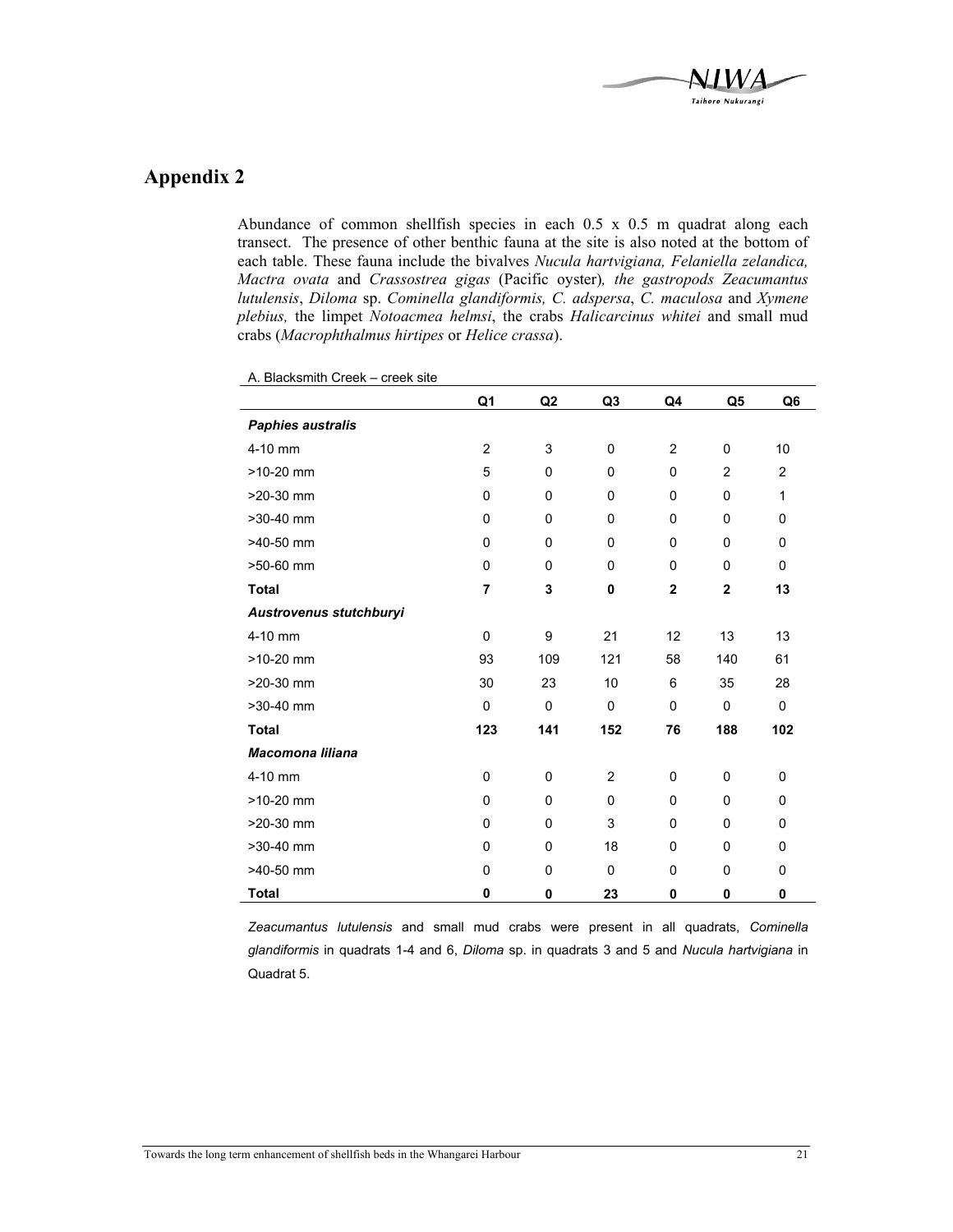

|  |  |  |  | B. Blacksmith Creek - low shore (Marsden Bay) |  |
|--|--|--|--|-----------------------------------------------|--|
|--|--|--|--|-----------------------------------------------|--|

|                          | Q1 | Q2           | Q <sub>3</sub> | Q4           | Q5             | Q6             | Q7           |
|--------------------------|----|--------------|----------------|--------------|----------------|----------------|--------------|
| <b>Paphies australis</b> |    |              |                |              |                |                |              |
| 4-10 mm                  | 0  | 0            | 3              | $\mathbf 0$  | 19             | 6              | 0            |
| $>10-20$ mm              | 1  | 3            | 3              | $\mathbf{0}$ | $\Omega$       | 12             | $\mathbf 0$  |
| >20-30 mm                | 2  | 2            | 0              | 3            | 5              | 4              | $\Omega$     |
| >30-40 mm                | 0  | $\Omega$     | $\Omega$       | 1            | $\overline{2}$ | 0              | 1            |
| >40-50 mm                | 0  | 0            | 0              | 0            | 1              | 0              | 1            |
| >50-60 mm                | 0  | 1            | 1              | 0            | 1              | $\Omega$       | 1            |
| <b>Total</b>             | 3  | 6            | 7              | 4            | 28             | 22             | 3            |
| Austrovenus stutchburyi  |    |              |                |              |                |                |              |
| 4-10 mm                  | 4  | $\Omega$     | 3              | 3            | 9              | 1              | $\mathbf 0$  |
| >10-20 mm                | 6  | 3            | 12             | 4            | 4              | 3              | 4            |
| >20-30 mm                | 38 | 10           | 35             | 12           | 109            | 272            | 58           |
| >30-40 mm                | 5  | 1            | $\overline{7}$ | 8            | 33             | 52             | 33           |
| <b>Total</b>             | 53 | 14           | 57             | 27           | 155            | 328            | 95           |
| <b>Macomona liliana</b>  |    |              |                |              |                |                |              |
| 4-10 mm                  | 0  | 0            | 0              | 1            | 2              | 0              | 0            |
| >10-20 mm                | 1  | 0            | 0              | $\mathbf 0$  | 1              | 3              | 0            |
| >20-30 mm                | 3  | $\Omega$     | $\Omega$       | 5            | 6              | $\overline{2}$ | $\mathbf{0}$ |
| >30-40 mm                | 0  | 0            | 0              | 0            | $\overline{7}$ | 3              | $\mathbf{0}$ |
| $>40-50$ mm              | 1  | 2            | 0              | $\mathbf 0$  | 0              | 0              | 0            |
| <b>Total</b>             | 5  | $\mathbf{2}$ | 0              | 8            | 16             | 8              | 0            |

*Diloma* sp*.* was present in all quadrats, *Zeacumantus lutulensis* in quadrats 1, 2 and 5-7, *Cominella adspersa* and *C. maculosa* in quadrats 1, and 3-5, *C. adspersa* in Quadrat 6, *C. maculosa* in Quadrat 6, and *Nucula hartvigiana* in Quadrat 3.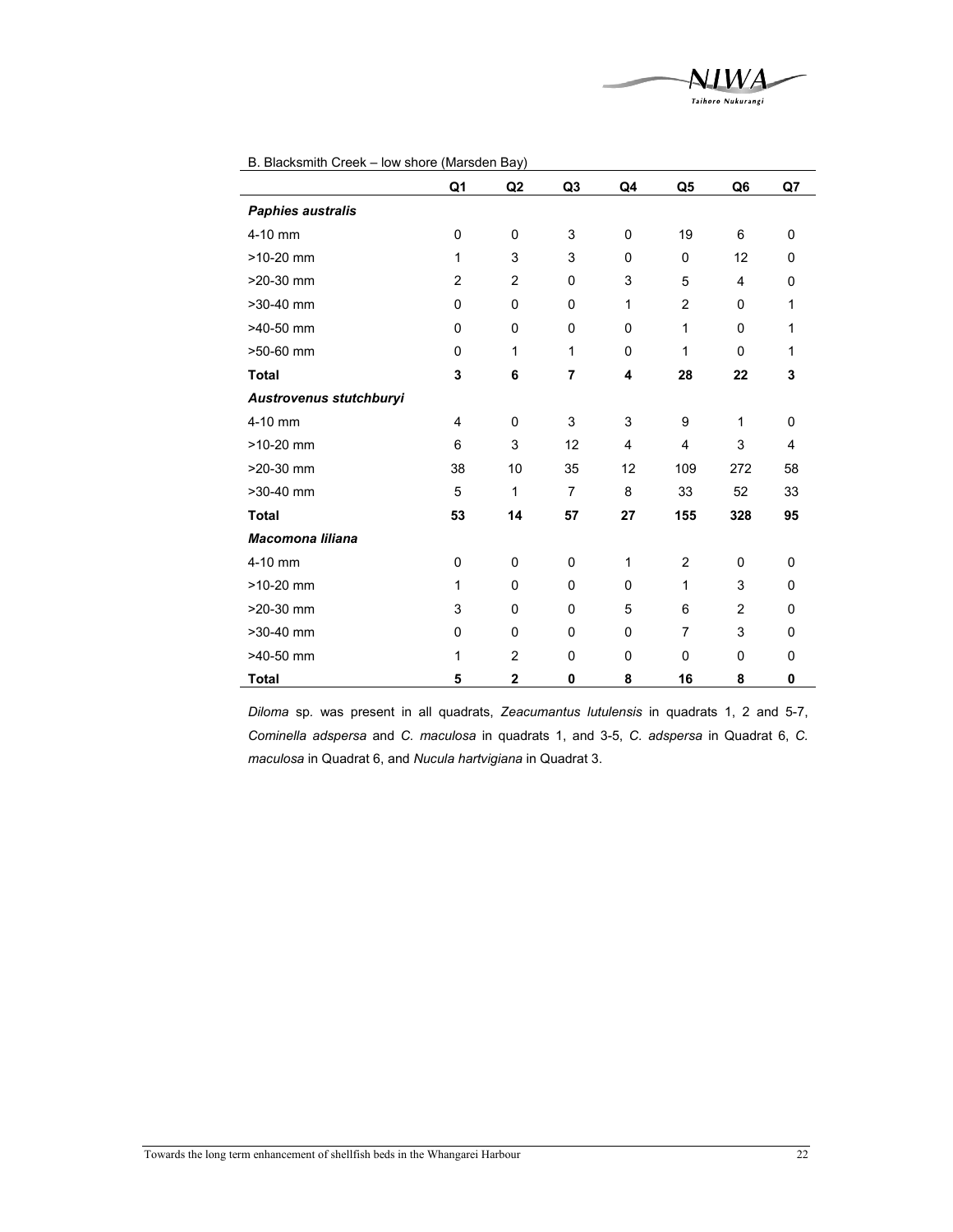

|                          | Q1             | Q <sub>2</sub> | Q <sub>3</sub> | Q4             | Q <sub>5</sub> | Q6             |
|--------------------------|----------------|----------------|----------------|----------------|----------------|----------------|
| <b>Paphies australis</b> |                |                |                |                |                |                |
| 4-10 mm                  | 0              | 0              | 0              | 0              | 0              | 0              |
| $>10-20$ mm              | $\mathbf{0}$   | $\mathbf{0}$   | 0              | 0              | $\mathbf{0}$   | 0              |
| $>20-30$ mm              | 0              | 0              | 0              | 0              | $\mathbf{0}$   | 0              |
| $>30-40$ mm              | 0              | $\mathbf{0}$   | 0              | 0              | $\mathbf{0}$   | 0              |
| >40-50 mm                | 0              | $\mathbf{0}$   | 0              | 0              | $\mathbf{0}$   | 0              |
| >50-60 mm                | 0              | $\mathbf{0}$   | 0              | 0              | $\mathbf{0}$   | 0              |
| <b>Total</b>             | $\mathbf 0$    | 0              | 0              | 0              | $\mathbf 0$    | 0              |
| Austrovenus stutchburyi  |                |                |                |                |                |                |
| 4-10 mm                  | $\overline{2}$ | 0              | 0              | 0              | 0              | 0              |
| $>10-20$ mm              | 0              | 0              | 0              | 0              | $\mathbf{0}$   | 0              |
| $>20-30$ mm              | $\mathbf 0$    | $\mathbf 0$    | 0              | 0              | $\mathbf{0}$   | 0              |
| $>30-40$ mm              | $\mathbf 0$    | 0              | 0              | 0              | $\mathbf{0}$   | 0              |
| <b>Total</b>             | $\mathbf{2}$   | 0              | 0              | 0              | 0              | 0              |
| <b>Macomona liliana</b>  |                |                |                |                |                |                |
| 4-10 mm                  | 0              | 1              | $\Omega$       | 0              | 5              | $\overline{2}$ |
| $>10-20$ mm              | 5              | 3              | 13             | 1              | $\overline{2}$ | 0              |
| >20-30 mm                | 1              | 0              | 8              | 3              | 8              | 0              |
| $>30-40$ mm              | 1              | $\overline{2}$ | 8              | $\overline{2}$ | $\overline{4}$ | 1              |
| >40-50 mm                | $\mathbf{0}$   | $\mathbf{0}$   | 0              | 0              | $\mathbf{0}$   | 0              |
| <b>Total</b>             | 7              | 6              | 29             | 6              | 19             | 3              |

C. Takahiwai – low shore

*Felaniella zelandica* was present in all quadrats*, Zeacumantus lutulensis* in quadrats 2, 4 and 6, *Cominella adspersa* and *Cominella maculosa* in quadrats 2, 3, 4 and 6, *Halicarcinus whitei* in quadrats 1, 2, 4 and 5, *Nucula hartvigiana* in quadrats 1-5, *Diloma* sp. in quadrats 2-4, and *Mactra ovata* in Quadrat 3.

| D. Takahiwai - mid shore (cockles only) |  |
|-----------------------------------------|--|
|-----------------------------------------|--|

|                         | Q1 | Q2 | Q3 | Q4 | Q5 |
|-------------------------|----|----|----|----|----|
| Austrovenus stutchburyi |    |    |    |    |    |
| $4-10$ mm               | 0  | 0  | 0  | 2  | 0  |
| $>10-20$ mm             | 6  | 2  | 0  | 3  | 0  |
| $>20-30$ mm             | 6  | 5  | 9  | 10 | 2  |
| $>30-40$ mm             | 0  | 0  | 0  | 1  | 0  |
| Total                   | 12 |    | 9  | 16 | 2  |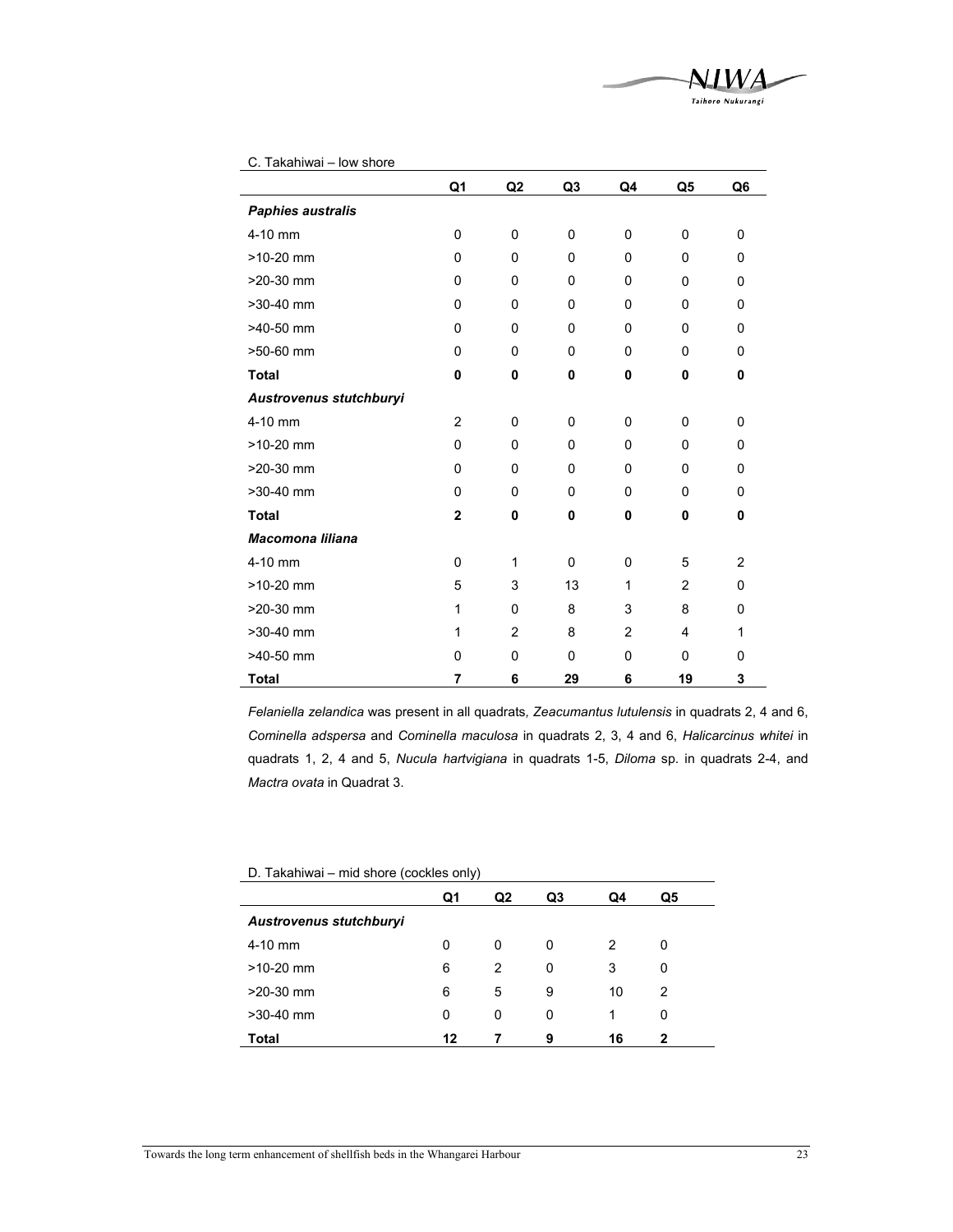|                          | Q1             | Q2          | Q <sub>3</sub> | Q <sub>4</sub> | Q5             | Q <sub>6</sub> | Q7             | Q8             | Q9             |
|--------------------------|----------------|-------------|----------------|----------------|----------------|----------------|----------------|----------------|----------------|
| <b>Paphies australis</b> |                |             |                |                |                |                |                |                |                |
| 4-10 mm                  | 0              | 0           | 0              | 0              | 0              | 0              | 0              | 0              | 0              |
| $>10-20$ mm              | $\mathbf 0$    | 0           | $\Omega$       | 0              | 0              | 0              | 0              | 0              | $\overline{2}$ |
| $>20-30$ mm              | 0              | 0           | 0              | 0              | 1              | 0              | 0              | 1              | 0              |
| $>30-40$ mm              | $\mathbf 0$    | $\mathbf 0$ | $\Omega$       | 1              | 0              | $\mathbf 0$    | $\mathbf 0$    | $\mathbf 0$    | 0              |
| $>40-50$ mm              | 0              | 0           | 0              | 0              | 0              | 0              | 0              | 0              | 0              |
| >50-60 mm                | 0              | 0           | 0              | 0              | 0              | 0              | $\mathbf 0$    | 0              | 1              |
| <b>Total</b>             | 0              | 0           | 0              | 1              | 1              | $\mathbf 0$    | $\mathbf 0$    | 1              | 3              |
| Austrovenus stutchburyi  |                |             |                |                |                |                |                |                |                |
| 4-10 mm                  | $\overline{4}$ | 0           | 0              | 8              | 3              | 8              | 8              | 4              | 0              |
| $>10-20$ mm              | 3              | 4           | 8              | 5              | 3              | 10             | 6              | 5              | 1              |
| >20-30 mm                | $\overline{2}$ | 2           | 56             | 17             | 15             | 5              | 9              | 8              | 14             |
| >30-40 mm                | 1              | 0           | $\Omega$       | 21             | $\overline{2}$ | 0              | $\overline{2}$ | 0              | 1              |
| <b>Total</b>             | 10             | 6           | 64             | 51             | 23             | 23             | 25             | 17             | 16             |
| <b>Macomona liliana</b>  |                |             |                |                |                |                |                |                |                |
| 4-10 mm                  | $\overline{4}$ | 0           | 1              | 1              | 4              | 5              | 1              | $\overline{c}$ | 1              |
| $>10-20$ mm              | $\mathbf 0$    | 3           | 1              | 3              | 1              | $\overline{2}$ | 1              | 1              | 4              |
| >20-30 mm                | $\mathbf 0$    | 3           | $\overline{2}$ | 14             | 16             | 5              | 14             | 36             | 21             |
|                          |                |             |                |                |                |                |                |                |                |
| $>30-40$ mm              | $\mathbf 0$    | 4           | 0              | 5              | 0              | 1              | 1              | 0              | 30             |
| >40-50 mm                | $\mathbf 0$    | 0           | 0              | 0              | 0              | $\mathbf 0$    | 0              | 0              | 0              |
| <b>Total</b>             | 4              | 10          | 4              | 23             | 21             | 13             | 17             | 39             | 56             |

NIWA Taihoro Nukurangi

*Cominella glandiformis* and large numbers (>200) of *Nucula hartvigiana* were observed in all quadrats. *Zeacumantus lutulensis* were present in quadrats 4-6, 8 and 9, crabs in quadrats 4, 6 and 9, *Diloma* sp. in quadrats 1-6, *Mactra ovata* in Quadrat 2, and *Crassostrea gigas* in Quadrat 3.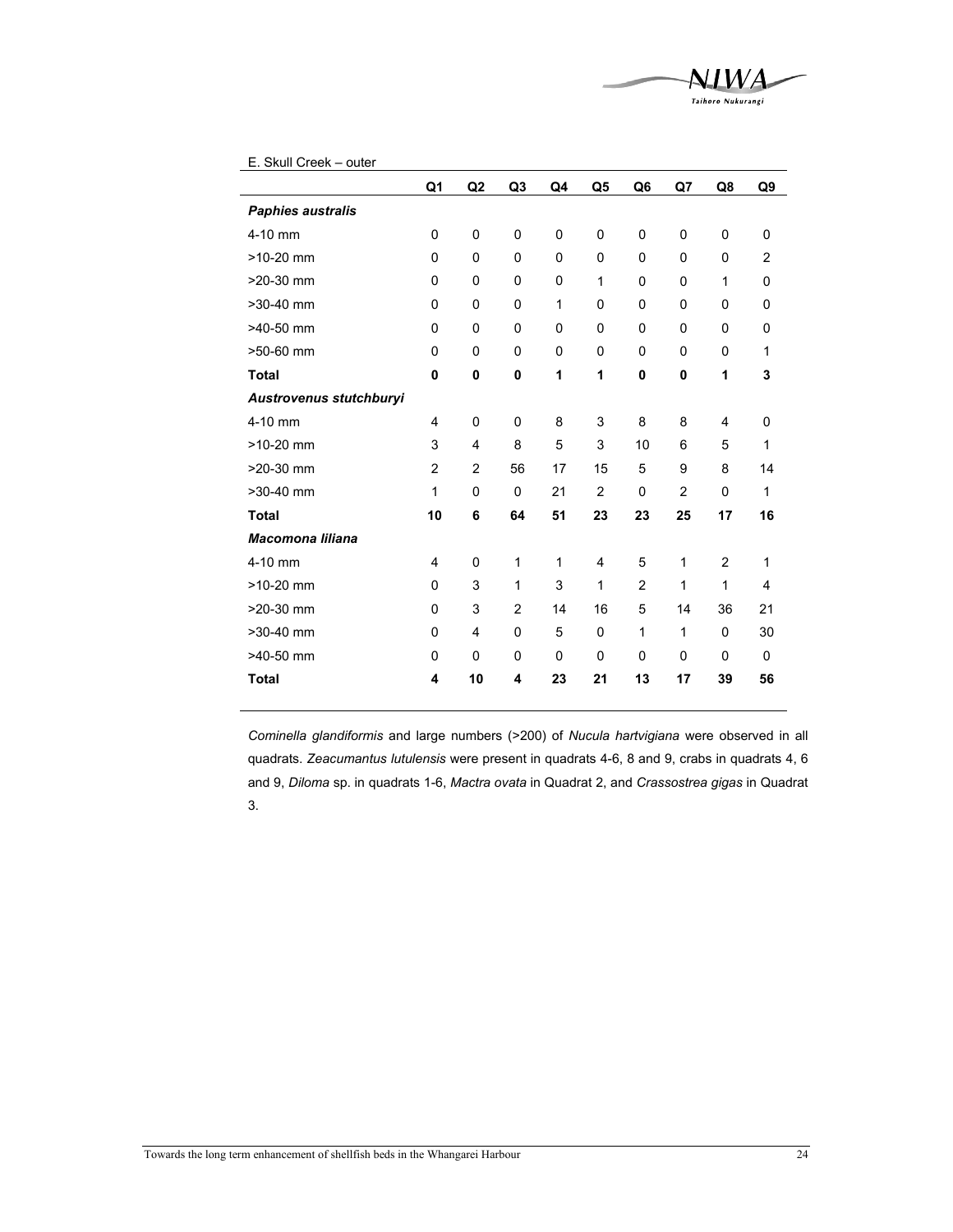

|                          | Q1             | Q2             | Q <sub>3</sub> | Q4 |
|--------------------------|----------------|----------------|----------------|----|
| <b>Paphies australis</b> |                |                |                |    |
| 4-10 mm                  | $\mathbf{0}$   | $\mathbf{0}$   | 0              | 0  |
| $>10-20$ mm              | 0              | $\mathbf{0}$   | 0              | 0  |
| >20-30 mm                | 0              | 0              | 0              | 0  |
| >30-40 mm                | $\mathbf{0}$   | $\mathbf{0}$   | 0              | 0  |
| $>40-50$ mm              | 0              | $\mathbf{0}$   | $\mathbf{0}$   | 0  |
| >50-60 mm                | $\mathbf{0}$   | 0              | 0              | 0  |
| <b>Total</b>             | 0              | 0              | 0              | 0  |
| Austrovenus stutchburyi  |                |                |                |    |
| 4-10 mm                  | 20             | 12             | 12             | 13 |
| $>10-20$ mm              | 1              | 10             | 3              | 8  |
| $>20-30$ mm              | 37             | 33             | 26             | 19 |
| >30-40 mm                | 0              | 0              | 0              | 1  |
| <b>Total</b>             | 58             | 55             | 41             | 41 |
| <b>Macomona liliana</b>  |                |                |                |    |
| 4-10 mm                  | 9              | 9              | 10             | 14 |
| $>10-20$ mm              | 3              | 1              | 0              | 0  |
| $>20-30$ mm              | $\overline{2}$ | $\overline{2}$ | 0              | 1  |
| >30-40 mm                | 1              | 1              | $\mathbf 0$    | 1  |
| >40-50 mm                | 0              | 0              | 0              | 0  |
| <b>Total</b>             | 15             | 13             | 10             | 16 |

F. Mangapai River – outer

*Zeacumantus lutulensis, Diloma* sp*.* and large numbers (>200) of *Nucula hartvigiana* were present in all quadrats. *Cominella* sp. were observed in all quadrats: both *C. maculosa* and *C. glandiformis* in quadrats 2 and 3, only *C. maculosa* in Quadrat 1, and only *C. glandiformis* in Quadrat 4. *Halicarcinus whitei* was present in Quadrat 1.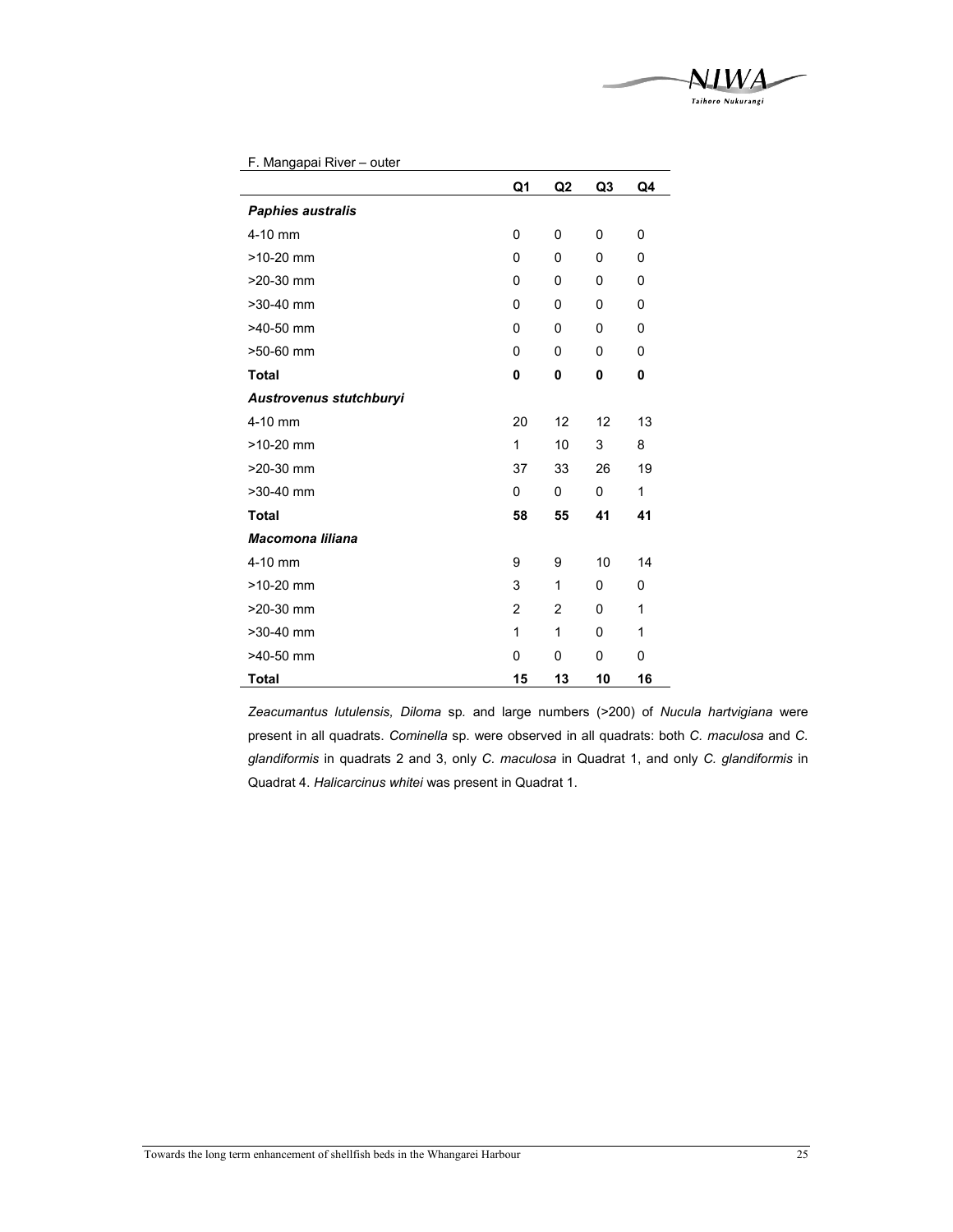

 $\overline{\phantom{0}}$ 

| G. Limestone Island - south |                |                |                |     |
|-----------------------------|----------------|----------------|----------------|-----|
|                             | Q1             | Q2             | Q <sub>3</sub> | Q4  |
| <b>Paphies australis</b>    |                |                |                |     |
| 4-10 mm                     | $\mathbf{0}$   | 0              | 4              | 0   |
| $>10-20$ mm                 | $\Omega$       | 1              | 0              | 0   |
| >20-30 mm                   | 0              | 0              | 9              | 3   |
| >30-40 mm                   | $\Omega$       | 1              | 0              | 0   |
| >40-50 mm                   | 0              | 3              | 0              | 1   |
| >50-60 mm                   | 0              | 1              | 0              | 0   |
| <b>Total</b>                | 0              | 6              | 13             | 4   |
| Austrovenus stutchburyi     |                |                |                |     |
| 4-10 mm                     | 8              | 38             | 82             | 42  |
| $>10-20$ mm                 | 5              | $\overline{2}$ | 269            | 183 |
| >20-30 mm                   | 8              | 36             | 166            | 78  |
| >30-40 mm                   | $\mathfrak{p}$ | 1              | 0              | 0   |
| <b>Total</b>                | 23             | 77             | 517            | 303 |
| <b>Macomona liliana</b>     |                |                |                |     |
| 4-10 mm                     | 4              | 3              | 1              | 3   |
| $>10-20$ mm                 | $\overline{4}$ | 5              | 3              | 0   |
| $>20-30$ mm                 | 16             | 11             | 1              | 1   |
| >30-40 mm                   | 0              | 0              | 0              | 1   |
| >40-50 mm                   | 0              | 0              | 0              | 0   |
| <b>Total</b>                | 24             | 19             | 5              | 5   |

*Zeacumantus lutulensis, Nucula hartvigiana* and *Diloma* sp. were present in all quadrats, *Cominella maculosa* in quadrats 2 and 3, *C. glandiformis* in Quadrat 4, *Halicarcinus whitei* in quadrats 1 and 2, and *Mactra ovata* and *Xymene plebius* in Quadrat 1.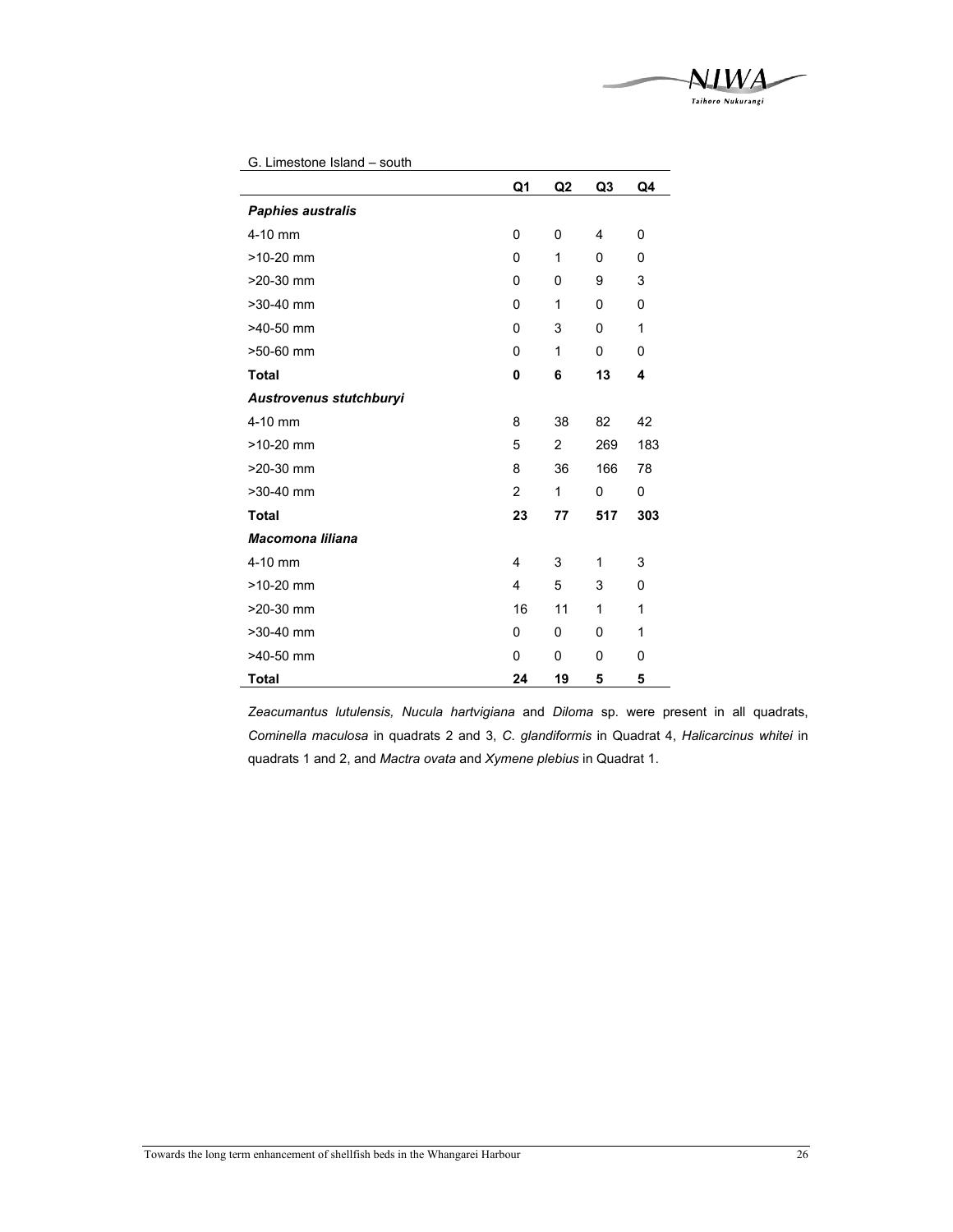

| n. Parua Bay - Manganese Politi to Motukiore islahu sahubar (north side) |     |                |     |     |                |  |  |
|--------------------------------------------------------------------------|-----|----------------|-----|-----|----------------|--|--|
|                                                                          | Q1  | Q <sub>2</sub> | Q3  | Q4  | Q5             |  |  |
| <b>Paphies australis</b>                                                 |     |                |     |     |                |  |  |
| 4-10 mm                                                                  | 0   | 1              | 10  | 2   | 1              |  |  |
| $>10-20$ mm                                                              | 4   | 8              | 6   | 5   | 9              |  |  |
| $>20-30$ mm                                                              | 6   | 10             | 34  | 6   | 14             |  |  |
| $>30-40$ mm                                                              | 8   | 50             | 53  | 3   | 31             |  |  |
| $>40-50$ mm                                                              | 4   | 40             | 113 | 6   | 4              |  |  |
| >50-60 mm                                                                | 0   | 4              | 2   | 1   | 1              |  |  |
| <b>Total</b>                                                             | 22  | 113            | 218 | 23  | 60             |  |  |
| Austrovenus stutchburyi                                                  |     |                |     |     |                |  |  |
| 4-10 mm                                                                  | 15  | 0              | 38  | 37  | 65             |  |  |
| $>10-20$ mm                                                              | 56  | 7              | 58  | 38  | 71             |  |  |
| $>20-30$ mm                                                              | 489 | 195            | 137 | 84  | 79             |  |  |
| $>30-40$ mm                                                              | 8   | $\overline{2}$ | 0   | 0   | 0              |  |  |
| <b>Total</b>                                                             | 268 | 204            | 233 | 159 | 215            |  |  |
| <b>Macomona liliana</b>                                                  |     |                |     |     |                |  |  |
| 4-10 mm                                                                  | 0   | $\mathbf{0}$   | 1   | 0   | $\overline{2}$ |  |  |
| $>10-20$ mm                                                              | 0   | 3              | 0   | 7   | 3              |  |  |
| >20-30 mm                                                                | 0   | 1              | 9   | 1   | 0              |  |  |
| $>30-40$ mm                                                              | 0   | $\mathbf{0}$   | 4   | 0   | 0              |  |  |
| >40-50 mm                                                                | 0   | 0              | 0   | 0   | 0              |  |  |
| <b>Total</b>                                                             | 0   | 4              | 14  | 8   | 5              |  |  |

H. Parua Bay - Manganese Point to Motukiore Island sandbar (north side)

*Zeacumantus lutulensis, Cominella glandiformis, Nucula hartvigiana* and *Diloma* sp. were present in all quadrats, *Notoacmea helmsi* in quadrats 3 and 5, chitons in quadrats 3-5, *Halicarcinus whitei* in Quadrat 1, *Felaniella zelandica* in Quadrat 4.